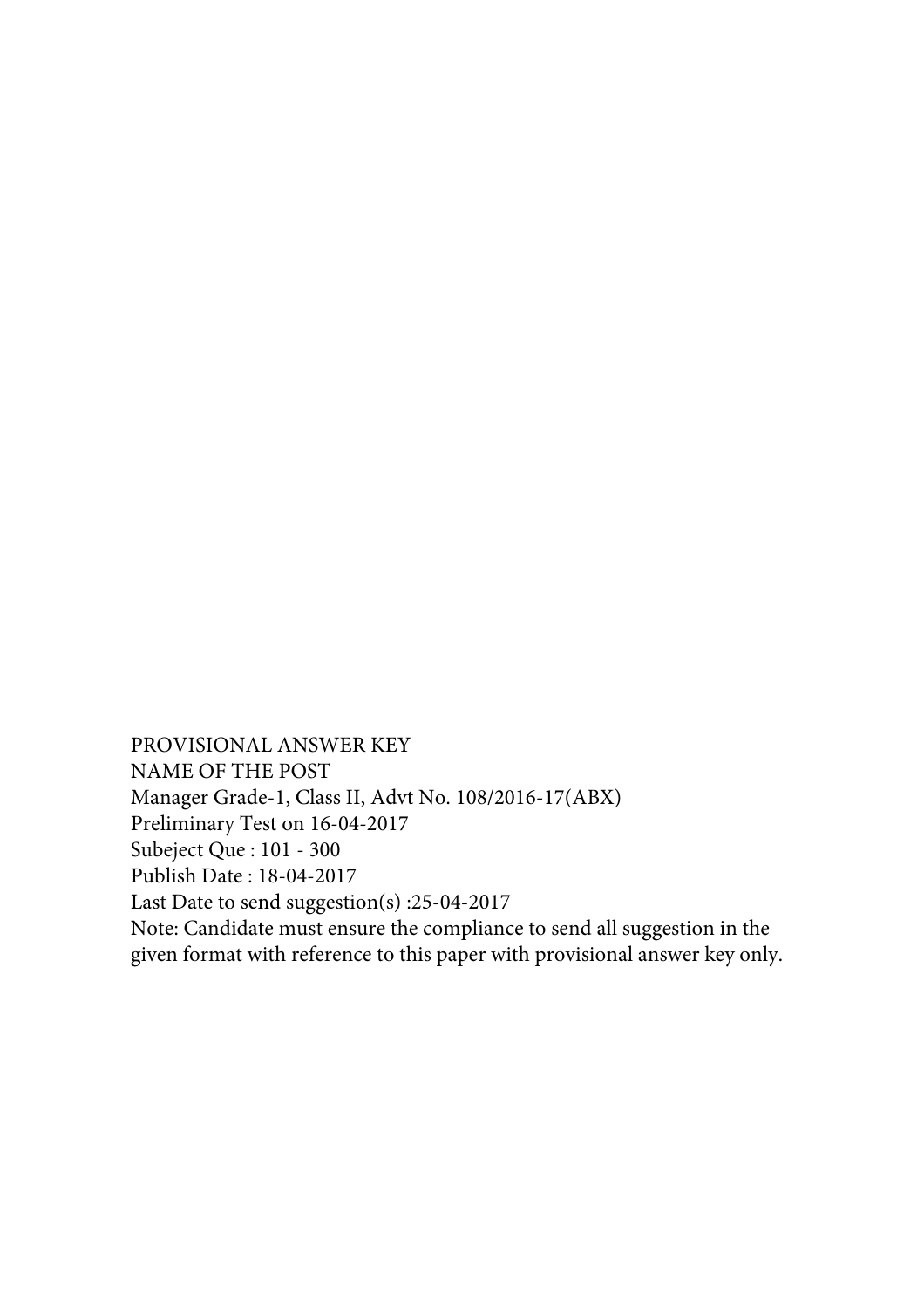| 101. | A reduced espagnole is known as :                                       |                                                                                            |
|------|-------------------------------------------------------------------------|--------------------------------------------------------------------------------------------|
|      | (A) Demi-Glace                                                          | $(B)$ Au-jus                                                                               |
|      | (C) Buerre Manie                                                        | (D) Mirepoix                                                                               |
| 102. | Which of the following sauces does not require heating for preparation: |                                                                                            |
|      | (A) Bechamel                                                            | (B) Veloute                                                                                |
|      | (C) Mayonnaise                                                          | (D) Hollandaise                                                                            |
| 103. | Which of the following is not a basic sauce:                            |                                                                                            |
|      | (A) Tomato Sauce                                                        | (B) Tobasco Sauce                                                                          |
|      | (C) Hollandaise                                                         | (D) Bechamel                                                                               |
| 104. | <b>Barbecue Sauce is a derivative of:</b>                               |                                                                                            |
|      | (A) White Sauce                                                         | (B) Espagnole                                                                              |
|      | (C) Tomato Sauce                                                        | (D) Mayonaise                                                                              |
| 105. | The ideal dry storage temperature range is :                            |                                                                                            |
|      | (A) $25^{\circ}$ C to $35^{\circ}$ C                                    | (B) $0^{\circ}$ C to $8^{\circ}$ C                                                         |
|      | (C) $5^{\circ}$ C to $10^{\circ}$ C                                     | (D) $15^{\circ}$ C to $18^{\circ}$ C                                                       |
| 106. | The correct culinary term for coarsely cut root vegetables is :         |                                                                                            |
|      | (A) Mirepoix                                                            | (B) Macedoine                                                                              |
|      | (C) Paysanne                                                            | (D) Julienne                                                                               |
| 107. |                                                                         | A bundle of herbs and vegetables to impart flavour to stocks and sauces is referred to as: |
|      | (A) Jardiniere                                                          | (B) Marinade                                                                               |
|      | (C) Bouquet garni                                                       | (D) Paysanne                                                                               |
| 108. | The approximate ratio of water to vegetable while blanching is:         |                                                                                            |
|      | $(A)$ 1 to 2                                                            | $(B)$ 10 to 1                                                                              |
|      | $(C)$ 1 to 5                                                            | $(D)$ 1 to 20                                                                              |
| 109. | Which one of the following is a soup that served cold :                 |                                                                                            |
|      | (A) French Onion soup                                                   | (B) Minestone                                                                              |
|      | $(C)$ Gumbo                                                             | (D) Vichyssoise                                                                            |
| 110. | The correct culinary term for melted butter is :                        |                                                                                            |
|      | (A) Buerre noisette                                                     | (B) Beurre noir                                                                            |
|      | (C) Beurre fondu                                                        | (D) Beurre manie                                                                           |
| 111. | Tying a bird into a need shape for roastin                              |                                                                                            |
|      | (A) Barding                                                             | (B) Butterflying                                                                           |
|      | $(C)$ Larding                                                           | (D) Trussing                                                                               |
|      |                                                                         |                                                                                            |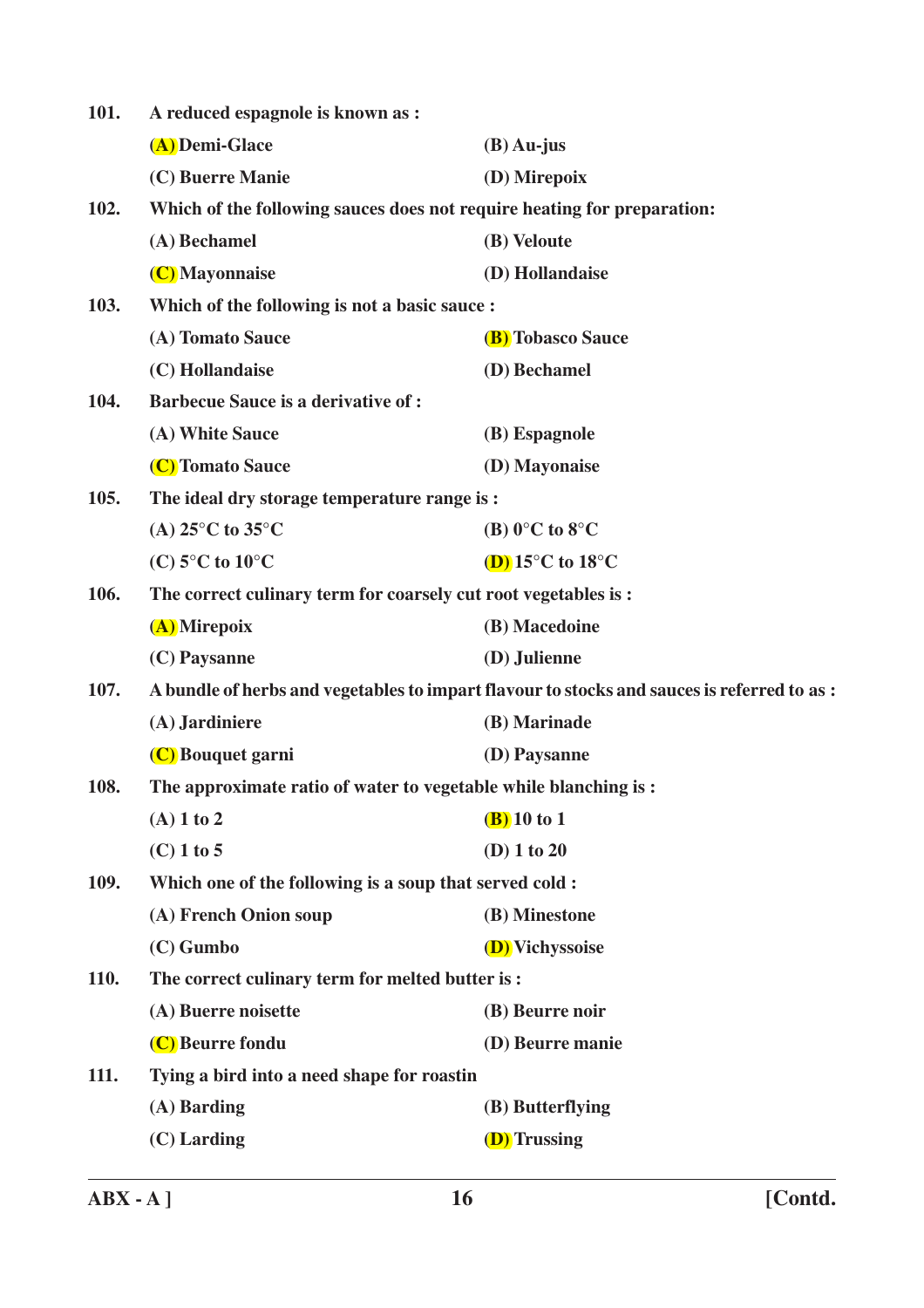| 112. | A fricassee is classified as :                                        |                                        |  |
|------|-----------------------------------------------------------------------|----------------------------------------|--|
|      | (A) Braise                                                            | (B) Pot roast                          |  |
|      | (C) Stew                                                              | (D) Roast                              |  |
| 113. | "Jus roti" is known as :                                              |                                        |  |
|      | (A) Lamb stew                                                         | (B) Beef stock                         |  |
|      | (C) Meat glaze                                                        | <b>(D)</b> Roasting juices             |  |
| 114. | What is the only oil listed that is derived from a fruit              |                                        |  |
|      | (A) Corn oil                                                          | (B) Peanut oil                         |  |
|      | (C) Olive oil                                                         | (D) Canola oil                         |  |
| 115. | At what temperature range does a liaison thicken                      |                                        |  |
|      | (A) $30^{\circ}$ C to $37^{\circ}$ C                                  | (B) $50^{\circ}$ C to $57^{\circ}$ C   |  |
|      | $(C)$ 80 $\degree$ C to 88C                                           | (D) $90^{\circ}$ C to $100^{\circ}$ C  |  |
| 116. | Real caviar is the salted roe of :                                    |                                        |  |
|      | $(A)$ Lump fish                                                       | (B) Salmon                             |  |
|      | (C) Sturgeon                                                          | (D) Hilsa                              |  |
| 117. | The correct method of cookery to be used when cooking spinach is:     |                                        |  |
|      | (A) Braising                                                          | (B) Deep frying                        |  |
|      | $(C)$ Poaching                                                        | <b>(D)</b> Blanching                   |  |
| 118. | Most proteins are effected by heat of cooking which result in :       |                                        |  |
|      | (A) Gelatinization                                                    | <b>(B)</b> Coagulation                 |  |
|      | (C) Hydration                                                         | (D) Synersis                           |  |
| 119. | Waffles are a part of :                                               |                                        |  |
|      | (A) Continental breakfast                                             | <b>(B)</b> American breakfast          |  |
|      | (C) Indian breakfast                                                  | (D) English breakfast                  |  |
| 120. | A popular breakfast roll is:                                          |                                        |  |
|      | (A) Croissant                                                         | (B) Wafers                             |  |
|      | (C) Oat meal                                                          | (D) Muesli                             |  |
| 121. | <b>KOT</b> stands for :                                               |                                        |  |
|      | (A) Kitchen Order Ticket                                              | (B) Kitchen Order Taker                |  |
|      | (C) Kitchen Open Time                                                 | (D) Kitchen Order Time                 |  |
| 122. | Which of the following is used for placing advance breakfast orders : |                                        |  |
|      | (A) DND card                                                          | <b>(B)</b> Room service door knob card |  |
|      | (C) Clean my room card                                                | (D) Menu card kept in room             |  |
|      |                                                                       |                                        |  |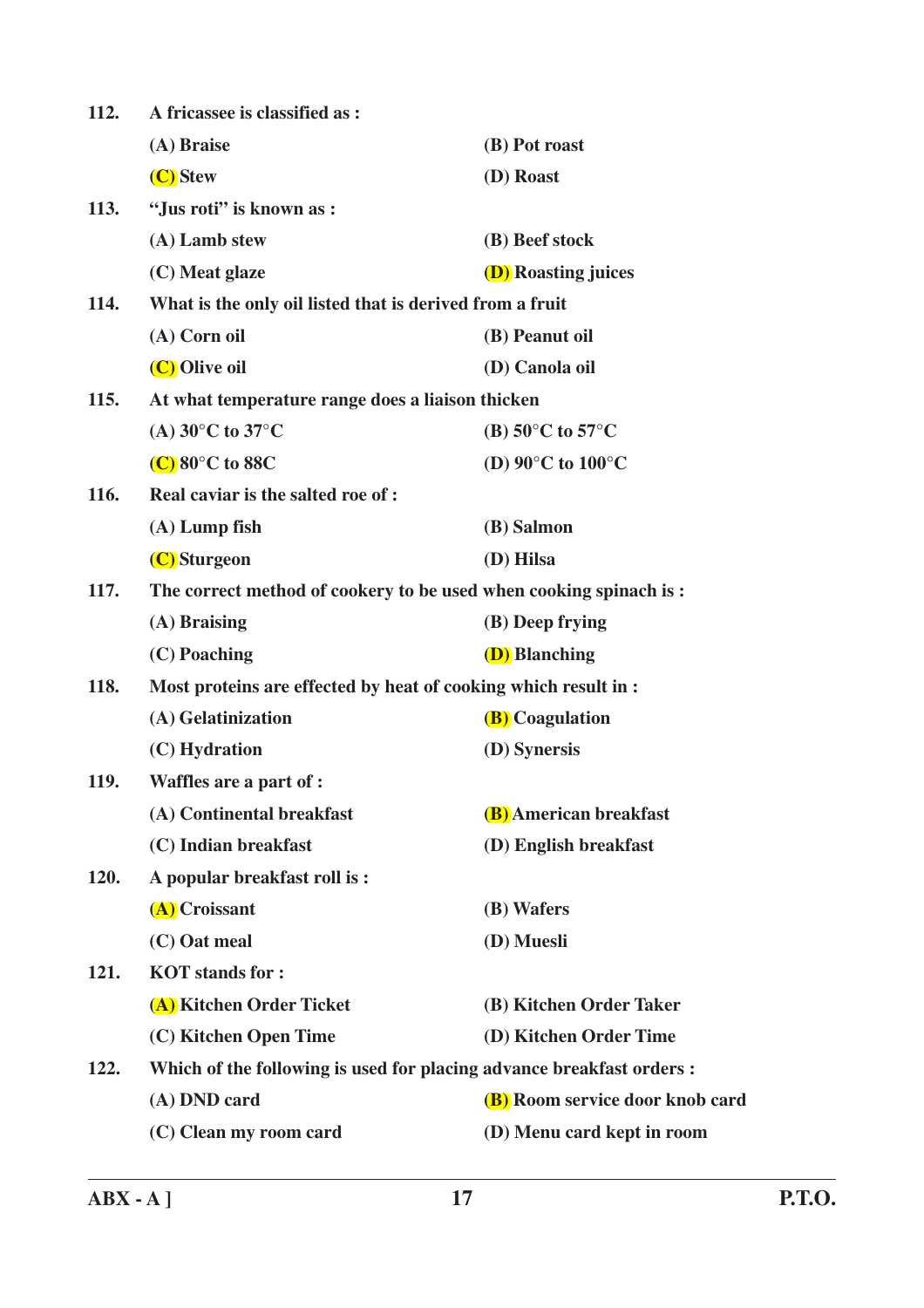| 123.                                                                                               | The most popular style of service in banquets is:                                     |                                                                                      |  |
|----------------------------------------------------------------------------------------------------|---------------------------------------------------------------------------------------|--------------------------------------------------------------------------------------|--|
|                                                                                                    | (A) Buffet Service                                                                    | (B) Silver Service                                                                   |  |
|                                                                                                    | (C) Preplaced                                                                         | (D) Room service                                                                     |  |
| 124.                                                                                               | What is primary reason for blanching foods?                                           |                                                                                      |  |
|                                                                                                    | (A) Cleans the food                                                                   | <b>(B)</b> Inactivate enzymes                                                        |  |
|                                                                                                    | (C) Prevents pest infestation                                                         | (D) Prevents food from drying out                                                    |  |
| 125.                                                                                               | What is the main type of micro-organism responsible for food poisoning:               |                                                                                      |  |
|                                                                                                    | (A) Bacteria                                                                          | (B) Mould                                                                            |  |
|                                                                                                    | $(C)$ Virus                                                                           | (D) Parasite                                                                         |  |
| 126.                                                                                               | from food handlers:                                                                   | Which of the following can cause food to be contaminated because of chemical hazards |  |
|                                                                                                    | $(A)$ Hair                                                                            | (B) Dust                                                                             |  |
|                                                                                                    | (C) Live insects                                                                      | (D) Perfume                                                                          |  |
| 127.                                                                                               | <b>Sanitising is:</b>                                                                 |                                                                                      |  |
|                                                                                                    | (A) Applying detergent to a clean surface                                             |                                                                                      |  |
|                                                                                                    | (B) Done before washing                                                               |                                                                                      |  |
|                                                                                                    | (C) Reducing bacteria by application of heat or chemical                              |                                                                                      |  |
|                                                                                                    | (D) Wiping all surfaces with a clean cloth                                            |                                                                                      |  |
| 128.                                                                                               | <b>Pasteurization involves the:</b>                                                   |                                                                                      |  |
|                                                                                                    | organisms                                                                             | (A) Exposures of food to high temperature for short periods to destroy harmful micro |  |
| (B) Exposure of food to heat to inactive that cause undesirable effects in foods during<br>storage |                                                                                       |                                                                                      |  |
|                                                                                                    | (C) Fortification of foods with vitamins A and D                                      |                                                                                      |  |
|                                                                                                    | (D) Use of irradiation to destroy certain pathogens in foods                          |                                                                                      |  |
| 129.                                                                                               | Ancient methods of food preservation includes :                                       |                                                                                      |  |
|                                                                                                    | (A) Pasteurizing and sterilizing                                                      |                                                                                      |  |
|                                                                                                    | (B) Canning, blanching and irradiating                                                |                                                                                      |  |
|                                                                                                    | (C) Freezing and boiling                                                              |                                                                                      |  |
|                                                                                                    | (D) Drying, smoking and fermenting                                                    |                                                                                      |  |
| 130.                                                                                               | The organisms used in the process of fermentation :                                   |                                                                                      |  |
|                                                                                                    | (A) Metabolise all the oxygen in food                                                 |                                                                                      |  |
|                                                                                                    | (B) Produce water in the food                                                         |                                                                                      |  |
|                                                                                                    | (C) Utilise all the nutrients in the food                                             |                                                                                      |  |
|                                                                                                    | <b>(D)</b> Produce products such as acids, that inhibit the growth of other organisms |                                                                                      |  |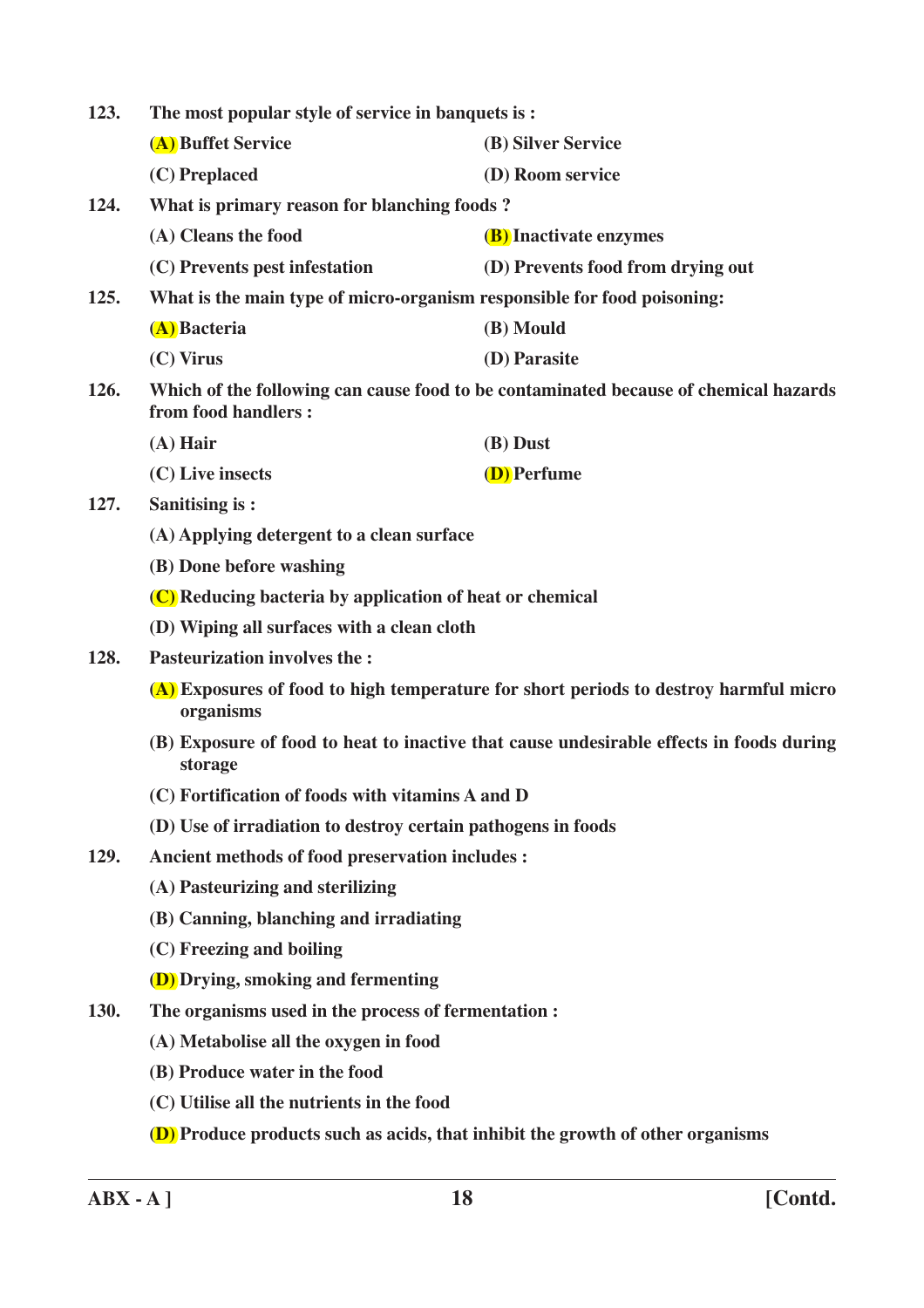| 131.        | Bacteria that can grow in the absence of oxygen are called :                    |                                |  |
|-------------|---------------------------------------------------------------------------------|--------------------------------|--|
|             | (A) Anaerobes                                                                   | (B) Molds                      |  |
|             | (C) Aerobes                                                                     | (D) Yeasts                     |  |
| 132.        | A danger of using home-canned food if the processing has been inadequate is :   |                                |  |
|             | (A) Cancer                                                                      | (B) Botulism                   |  |
|             | (C) Excessive nutrient loss                                                     | (D) Excessive tin in the juice |  |
| 133.        | Salmonella bacteria are usually spread by :                                     |                                |  |
|             | (A) Raw materials, poultry and eggs                                             | (B) Pickled vegetables         |  |
|             | (C) Home-canned vegetables                                                      | (D) Raw vegetables             |  |
| 134.        | The food-borne illness organism often associated with small cuts and boils is : |                                |  |
|             | (A) Listeria                                                                    | <b>(B)</b> Staphylococcus      |  |
|             | $(C)$ (C) botulinum                                                             | (D) Salmonella                 |  |
| 135.        | Food additives may be used to:                                                  |                                |  |
|             | (A) Destroy nutrients                                                           | (B) Disguise faulty products   |  |
|             | (C) Deceive customers                                                           | <b>(D)</b> Enhance appearance  |  |
| 136.        | Nitrite prevents the growth of :                                                |                                |  |
|             | $(\mathbf{A})$ (C) botulinum                                                    | $(B)$ (C) perfringens          |  |
|             | $(C)$ S. aureus                                                                 | (D) Yeasts                     |  |
| 137.        | <b>Solanine is:</b>                                                             |                                |  |
|             | (A) Not known to be harmful to humans                                           |                                |  |
|             | <b>(B)</b> A naturally occurring toxin found in green potatoes                  |                                |  |
|             | (C) A naturally occurring toxin found in shellfish                              |                                |  |
|             | (D) A toxin that grows on corn and peanut products                              |                                |  |
| 138.        | Carbohydrates are composed of the chemical elements :                           |                                |  |
|             | (A) Nitrogen, carbon and hydrogen                                               |                                |  |
|             | <b>(B)</b> Carbon, hydrogen and oxygen                                          |                                |  |
|             | (C) Carbon, hydrogen, oxygen and nitrogen                                       |                                |  |
|             | (D) Carbon, hydrogen, oxygen and nitrogen and phosphorous                       |                                |  |
| 139.        | The food with the highest content of carbohydrate amongst the following is:     |                                |  |
|             | (A) Potato                                                                      | (B) Jam                        |  |
|             | $(C)$ Milk                                                                      | (D) Oranges                    |  |
| <b>140.</b> | Select a complex carbohydrates or polysaccharide from the following:            |                                |  |
|             | (A) Maltose                                                                     | (B) Lactose                    |  |
|             | (C) Cellulose                                                                   | (D) Fructose                   |  |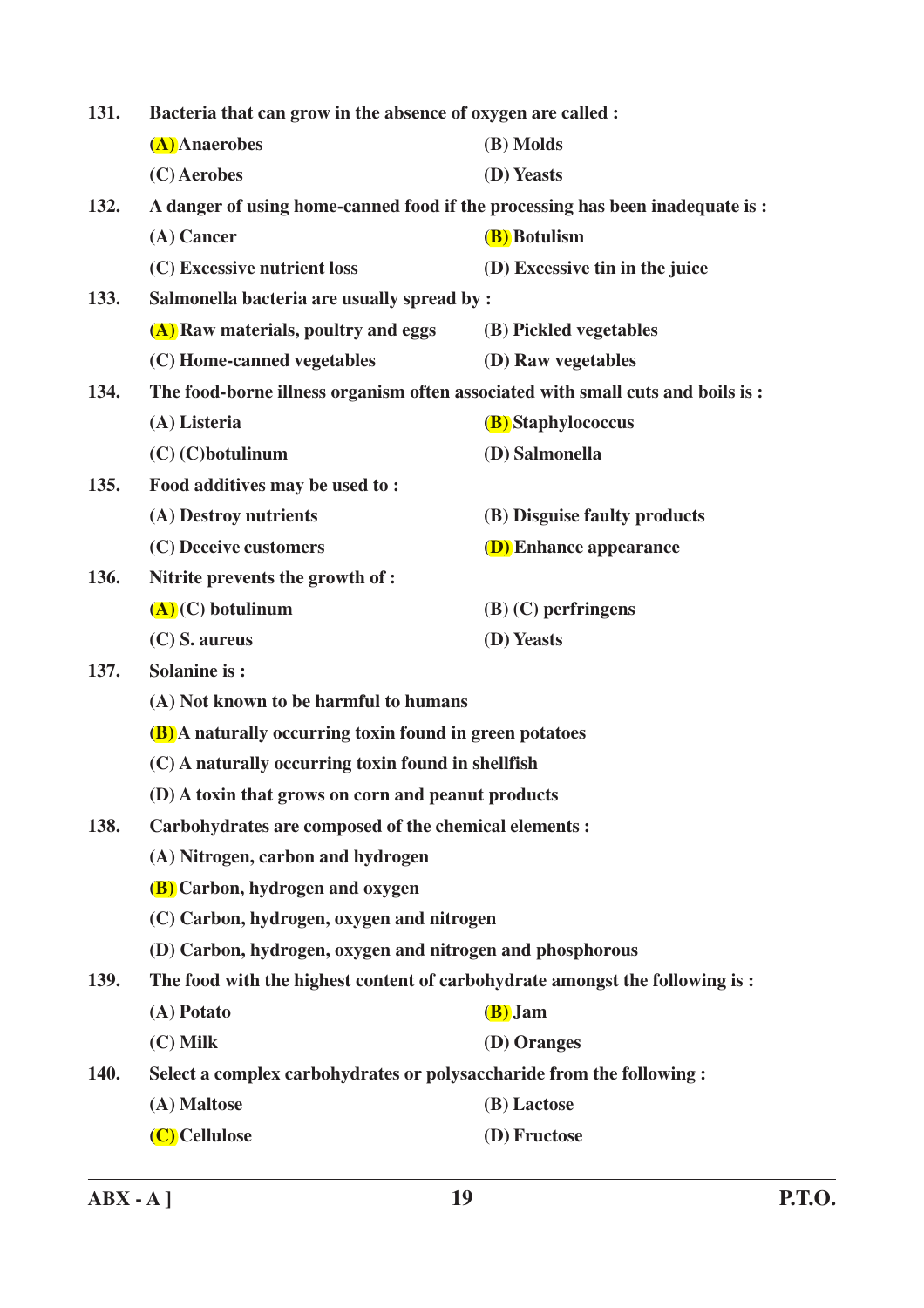| 141.        | Lactose is a sugar found in:                                           |                                                                                         |
|-------------|------------------------------------------------------------------------|-----------------------------------------------------------------------------------------|
|             | $(A)$ Malt                                                             | (B) Fruit                                                                               |
|             | (C) Sugar beet                                                         | (D) Milk                                                                                |
| 142.        | The thickening and setting of jams is due to:                          |                                                                                         |
|             | (A) Cellulose                                                          | (B) Pectin                                                                              |
|             | (C) Sucrose                                                            | (D) Starch                                                                              |
| 143.        | The units which build up the protein molecules are called :            |                                                                                         |
|             | (A) Fatty acid                                                         | (B) Glucose                                                                             |
|             | (C) Amino acids                                                        | (D) Propanetriol (glycerine)                                                            |
| 144.        | Select an amino acid from the following :                              |                                                                                         |
|             | (A) Octadecanoic (steariC) acid                                        | (B) Leucine                                                                             |
|             | (C) Thiamine                                                           | (D) Ascorbic acid                                                                       |
| 145.        | The protein component of wheat flour is called :                       |                                                                                         |
|             | (A) Collagen                                                           | (B) Albumin                                                                             |
|             | (C) Gluten                                                             | (D) Myosin                                                                              |
| <b>146.</b> | Lipids are composed of the following chemical compounds :              |                                                                                         |
|             | (A) Amino acids and water                                              | <b>(B)</b> Fatty acids and propanetriol                                                 |
|             | (C) Glucose                                                            | (D) Hydrocarbons                                                                        |
| 147.        | Lipids are readily soluble in one of the following :                   |                                                                                         |
|             | $(A)$ Water                                                            | (B) Milk                                                                                |
|             | (C) Petrol                                                             | (D) Vinegar                                                                             |
| 148.        |                                                                        | The substance used to harden the lipid oil in margarine and cooking fat manufacture is: |
|             | $(A)$ Oxygen                                                           | (B) Hydrogen                                                                            |
|             | (C) Sodium hydroxide                                                   | (D) Sulphuric acid                                                                      |
| 149.        | One of the following is unable to provide energy for use by the body:  |                                                                                         |
|             | (A) Proteins                                                           | (B) Minerals                                                                            |
|             | (C) Carbohydrates                                                      | (D) Lipids                                                                              |
| 150.        | Which of the following is water soluble :                              |                                                                                         |
|             | (A) Vitamin A                                                          | (B) Vitamin C                                                                           |
|             | (C) Vitamin D                                                          | (D) Vitamin E                                                                           |
| <b>151.</b> | Vitamin K is known to be necessary for one of the following purposes : |                                                                                         |
|             | (A) Formation of red blood pigment                                     | (B) Efficient clotting of blood                                                         |
|             | (C) Bone and teeth formation                                           | (D) Prevention of scurvy                                                                |
|             |                                                                        |                                                                                         |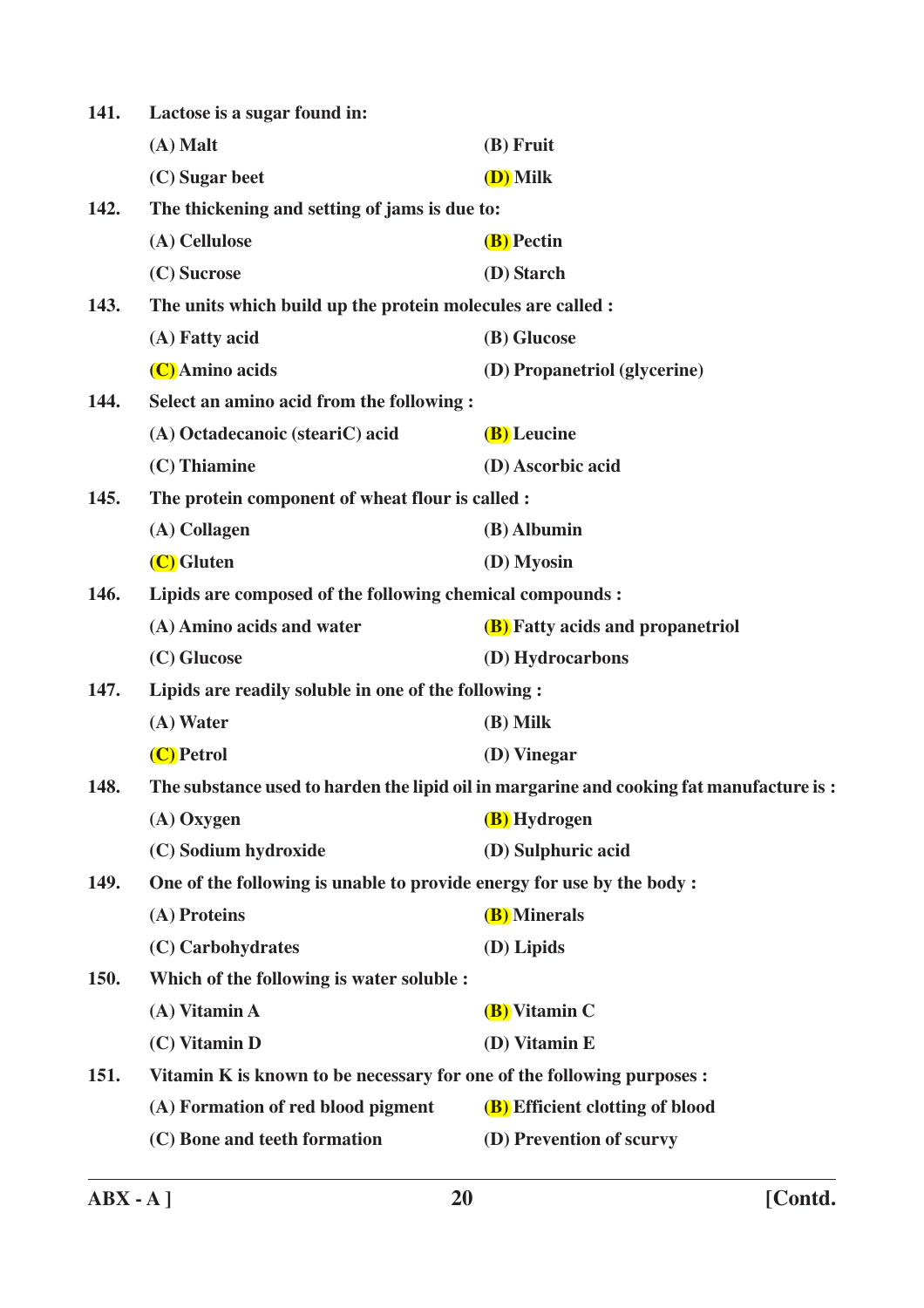**152. Which of the following is the richest source of vitamins of the B group : (A) Oranges (B) Yeast (C) Cabbage (D) Potato 153. The deficiency disease due to a lack of vitamin B1- thiamine in the diet is called (A) Scurvy (B) Pellagra (C) Beri Beri (D) Kwashiorkar 154. Which of the following, added to enrich white flour, is for the purpose of forming red blood cells: (A) Calcium Carbonate (B) Thiamine (C) Iron(II) Sulphate (D) Nicotinic acid 155. Which of the following is called a " trace element" being needed in extremely small amounts for the healthy functioning of the body : (A) Sodium (B) Chloride (C) Iodine (D) Iron 156. Most of the water contained in the body is found in the : (A) Blood Fluid (B) Intestine (C) Bladder (D) Body Cells 157. A body disorder in which water is not removed from the body but accumulates causing swelling and puffiness is called : (A) Obesity or fatness (B) Dehydration (C) Oedema or dropsy (D) Water intoxication 158. Water is a chemical compound formed of the chemical elements : (A) Carbon and hydrogen (B) Hydrogen and oxygen (C) Carbon, hydrogen and oxygen (D) Hydrogen and sulphur 159. Calcium carbonate when added to flour acts as a : (A) Colouring agent (B) Preservative (C) Flavour (D) Nutrient 160. One of the following is a natural food colouring material: (A) Tartrazine (B) Indigo-Carmine (C) Carmoisine (D) Carotene 161. One of the following is added to bread flour in order to increase its biological value : (A) Ascorbic acid (B) Thiamine (C) Iysine (D) Nicotininc acid**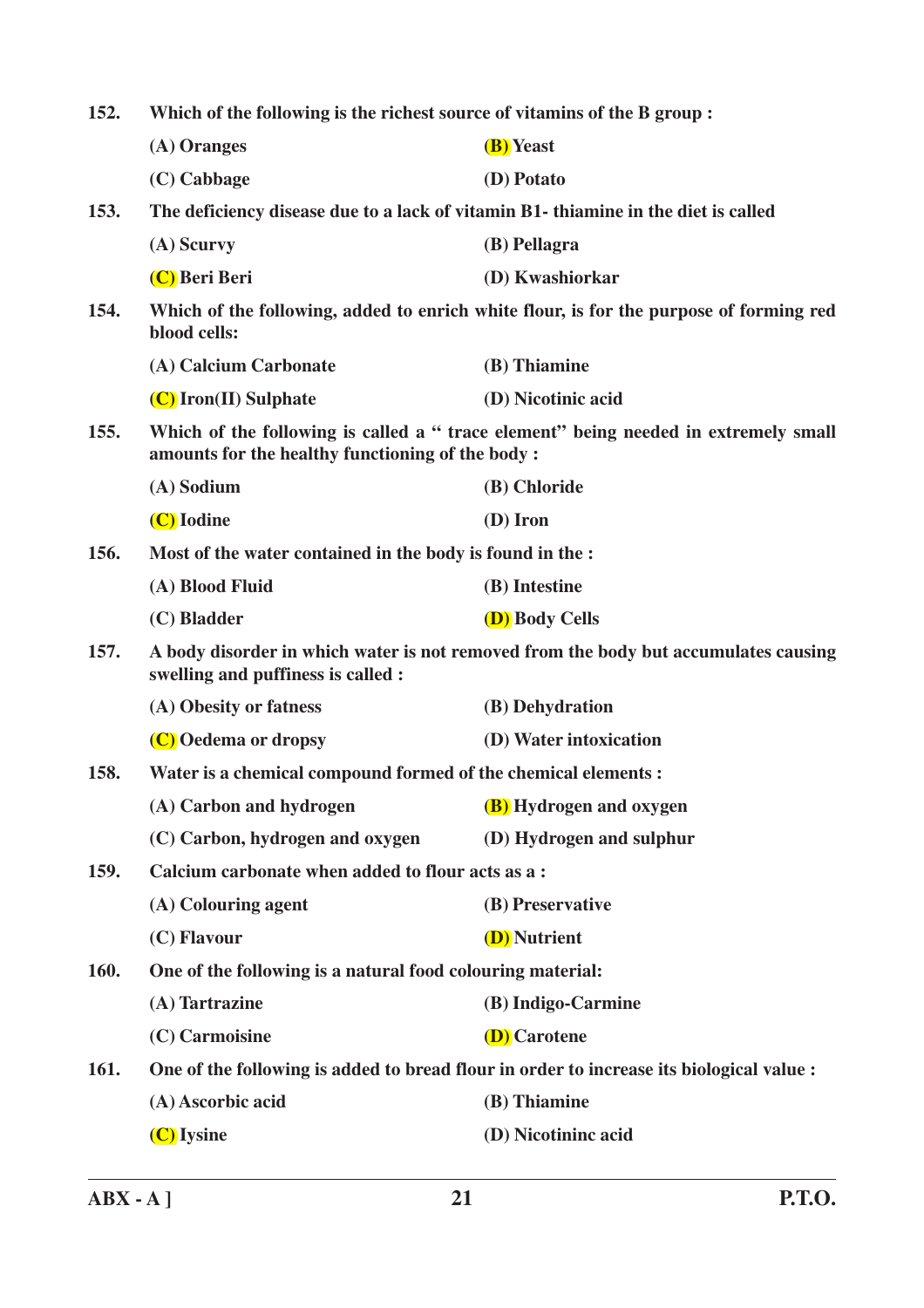| 162.        | The cooking process used in grilling tomatoes is a process of cooking by :                                                                                          |                                                                                                   |
|-------------|---------------------------------------------------------------------------------------------------------------------------------------------------------------------|---------------------------------------------------------------------------------------------------|
|             | (A) Moist heat                                                                                                                                                      | $(B)$ Frying                                                                                      |
|             | (C) Sauteing                                                                                                                                                        | <b>(D)</b> Dry Hea                                                                                |
| 163.        | Which one of the following cooking methods reaches the highest temperature :                                                                                        |                                                                                                   |
|             | $(A)$ Boiling                                                                                                                                                       | (B) Stewing                                                                                       |
|             | (C) Roasting                                                                                                                                                        | (D) Deep frying                                                                                   |
| 164.        | A cooking method which involves heat transfer mainly by conduction is:                                                                                              |                                                                                                   |
|             | (A) Spit Roasting                                                                                                                                                   | (B) Steaming                                                                                      |
|             | (C) Stewing                                                                                                                                                         | <b>(D)</b> Griddling                                                                              |
| 165.        | than the others                                                                                                                                                     | A cooking pan with a bottom made of one of the following metals will heat more rapidly            |
|             | $(A)$ Copper                                                                                                                                                        | (B) Tinned Steel                                                                                  |
|             | $(C)$ Aluminium                                                                                                                                                     | (D) Enamelled Iron                                                                                |
| 166.        | fuel is Rs.10/- $\&$ the price of the dish is Rs. 100/-:                                                                                                            | What is the food cost $\%$ of the dish where the cost of the ingredients is Rs. 20/-, cost of the |
|             | $(A) 30\%$                                                                                                                                                          | $\left(\frac{\mathbf{B}}{\mathbf{B}}\right)20\%$                                                  |
|             | $(C) 80\%$                                                                                                                                                          | (D) $70\%$                                                                                        |
| 167.        | variable cost:                                                                                                                                                      | What is the (B)E.P. per day of a restaurant having Rs. 6000/- as fixed cost $\&$ 40% as           |
|             | $(A)$ 15000                                                                                                                                                         | $(B)$ 10000                                                                                       |
|             | $(C)$ 24000                                                                                                                                                         | $(D)$ 36000                                                                                       |
| 168.        | Which of the following types of hotels would likely appeal most to pleasure/leisure<br>travellers:                                                                  |                                                                                                   |
|             | (A) Airport hotels                                                                                                                                                  | (B) Resort hotels                                                                                 |
|             | (C) Residential hotels                                                                                                                                              | (D) Convention Hotels                                                                             |
| 169.        | Mr. X checks into room 219 for a one-night stay. Early the next morning, Mr. X leaves<br>the hotel without paying the bill without any information. The guest is a: |                                                                                                   |
|             | (A) Due out                                                                                                                                                         | (B) Sleeper                                                                                       |
|             | (C) Skipper                                                                                                                                                         | (D) Sleep out                                                                                     |
| <b>170.</b> | check out the following day is called :                                                                                                                             | The report that indicates which rooms are occupied $\&$ which guests are expected to              |
|             | (A) Registration record                                                                                                                                             | <b>(B)</b> Occupancy report                                                                       |
|             | (C) Housekeeping status record                                                                                                                                      | (D) Room status discrepancy report                                                                |
| 171.        | Split folios are most often requested by ___________ travellers :                                                                                                   |                                                                                                   |
|             | (A) Pleasure/Leisure                                                                                                                                                | (B) Business                                                                                      |
|             | (C) International                                                                                                                                                   | (D) Elderly                                                                                       |
|             |                                                                                                                                                                     |                                                                                                   |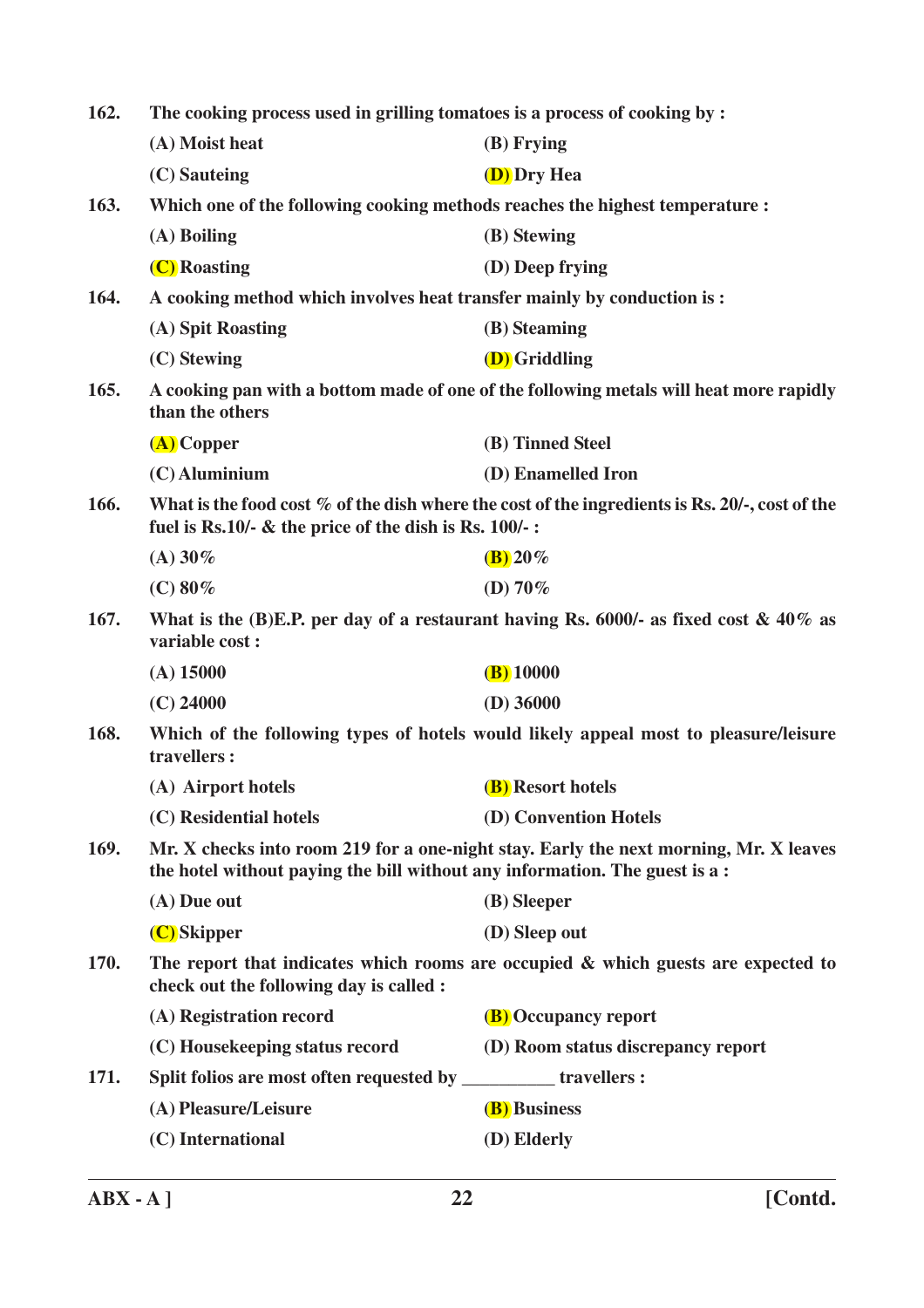| 172. | Which of the following results from a communication problem between housekeeping<br>and front office : |                                                                                       |
|------|--------------------------------------------------------------------------------------------------------|---------------------------------------------------------------------------------------|
|      | (A) Lock-out situations                                                                                | (B) Late checkouts                                                                    |
|      | (C) On-change room                                                                                     | <b>(D)</b> Room status discrepancies                                                  |
| 173. | length of stay & the method of bill settlement :                                                       | Which of the following front office forms typically contains personal guest data, the |
|      | (A) Room rack slip                                                                                     | <b>(B)</b> Registration card                                                          |
|      | (C) Information rack slip                                                                              | (D) Credit card vouchers                                                              |
| 174. | Which was the first building that was especially erected as a hotel :                                  |                                                                                       |
|      | (A) The Tremont house                                                                                  | (B) City hotel                                                                        |
|      | (C) Exchange Coffee House                                                                              | (D) The Palace                                                                        |
| 175. | Which hotel is regarded as the first business hotel in modern era:                                     |                                                                                       |
|      | (A) The Tremont house                                                                                  | (B) The Palmer house                                                                  |
|      | (C) City Hotel                                                                                         | <b>(D)</b> Statler Hotel                                                              |
| 176. | <b>European plan includes:</b>                                                                         |                                                                                       |
|      | (A) Room rent only                                                                                     | (B) Room rent and lunch                                                               |
|      | (C) Only breakfast and dinner                                                                          | (D) Room rent and continental breakfast                                               |
| 177. | Which plan is also known as demi-pension :                                                             |                                                                                       |
|      | (A) Continental Plan                                                                                   | (B) American Plan                                                                     |
|      | (C) Modified American Plan                                                                             | (D) Bermuda Plan                                                                      |
| 178. | <b>Effective communication should be:</b>                                                              |                                                                                       |
|      | $(A)$ Clear                                                                                            | (B) Ambiguous                                                                         |
|      | (C) Contradictor                                                                                       | (D) All of the above                                                                  |
| 179. | Occupancy percentage is the ratio of the number of rooms sold to:                                      |                                                                                       |
|      | (A) Total number of saleable rooms                                                                     | (B) Total number of rooms                                                             |
|      | (C) Total number of occupied rooms                                                                     | (D) None of the above                                                                 |
| 180. | Which of the following reports are generated by the night auditor:                                     |                                                                                       |
|      | (A) High balance report                                                                                | (B) Occupancy percentage report                                                       |
|      | (C) Both                                                                                               | (D) None                                                                              |
| 181. | <b>What does PMS stands for:</b>                                                                       |                                                                                       |
|      | (A) Proper management system                                                                           | <b>(B)</b> Property management system                                                 |
|      | (C) Property Managing Society                                                                          | (D) Positive motivation system                                                        |
| 182. | <b>Rev-par stands for:</b>                                                                             |                                                                                       |
|      | (A) Revenue percentage                                                                                 | (B) Renewal per guest                                                                 |
|      | (C) Revenue per available room                                                                         | (D) Actual revenue of room                                                            |
|      |                                                                                                        |                                                                                       |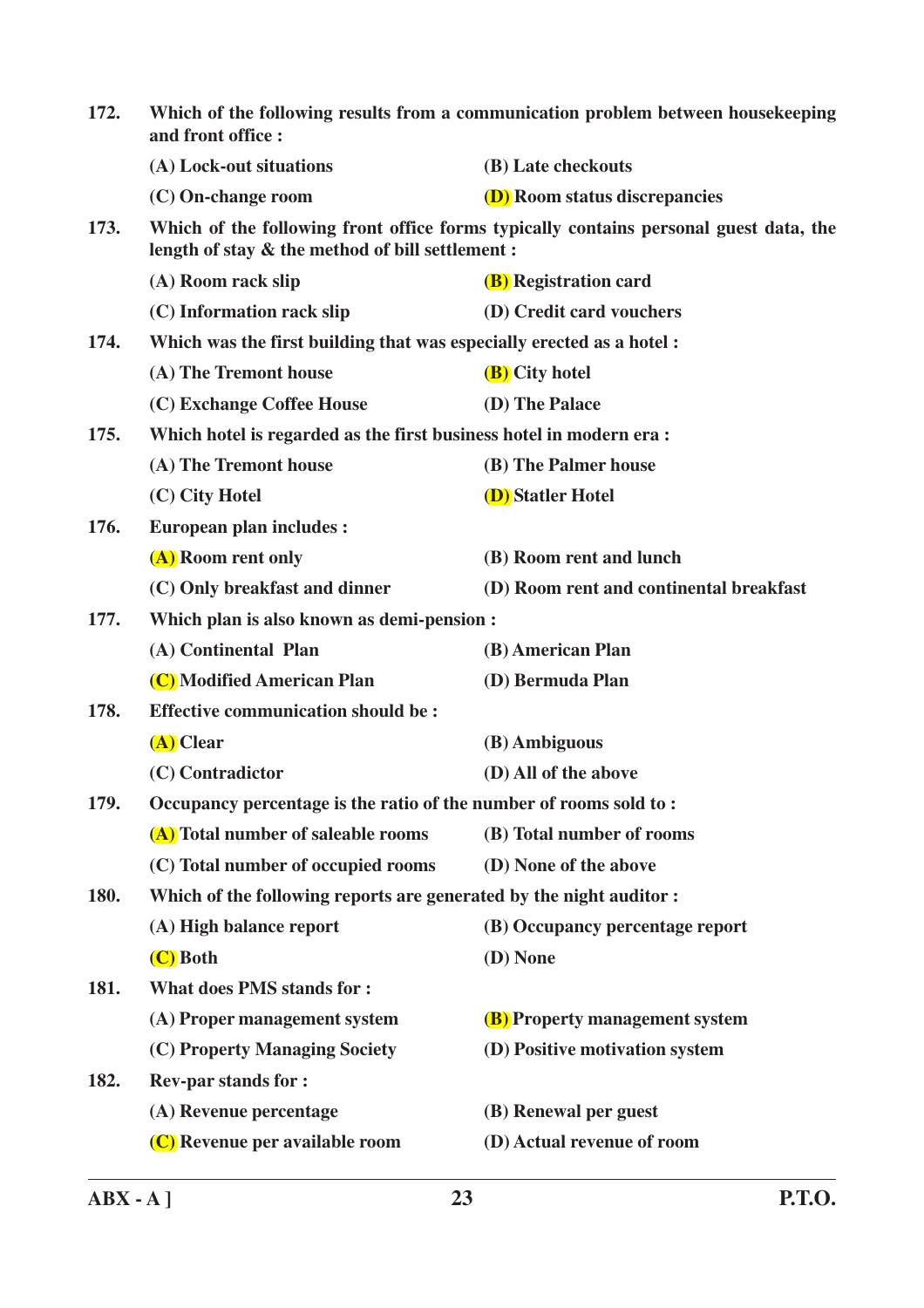| 183.        | For 5-star classification a hotel must have minimum ______ letable rooms                          |                                 |                                             |
|-------------|---------------------------------------------------------------------------------------------------|---------------------------------|---------------------------------------------|
|             | $(A)$ 10                                                                                          | $(B)$ 25                        |                                             |
|             | $(C)$ 50                                                                                          | $(D)$ 100                       |                                             |
| 184.        | For a 5-star classification what is the minimum size of the bathroom required in the<br>guestroom |                                 |                                             |
|             | $(A)$ 15 sq.ft.                                                                                   | $(B)$ 30 sq.ft.                 |                                             |
|             | $(C)$ 45 sq. ft.                                                                                  | (D) 60 sq.ft.                   |                                             |
| 185.        | For a 4-star classification which of the following is not necessary                               |                                 |                                             |
|             | (A) Metal detectors                                                                               | (B) CCTV at strategic locations |                                             |
|             | (C) X-ray Machine                                                                                 |                                 | (D) Under belly scanners to screen vehicles |
| 186.        | Originally chamois leather was obtained from:                                                     |                                 |                                             |
|             | (A) Antelope                                                                                      | (B) Sheep                       |                                             |
|             | $(C)$ Camel                                                                                       | (D) Reindeer                    |                                             |
| 187.        | A portable container for storing and transporting cleaning supplies is known as :                 |                                 |                                             |
|             | $(A)$ Buddy                                                                                       | <b>(B)</b> Hand Caddy           |                                             |
|             | (C) Sanibin                                                                                       | (D) Janitorial                  |                                             |
| 188.        | Turn-down service is a service provided by the house keeping:                                     |                                 |                                             |
|             | (A) After departure of the guest                                                                  | (B) In the evening              |                                             |
|             | (C) Before arrival of the guest                                                                   | (D) None of the above           |                                             |
| 189.        | The status of the guest room not rentable because it is under maintenance is Coded as             |                                 |                                             |
|             | $(A)$ On change                                                                                   | $(B)$ Make-up                   |                                             |
|             | $(C)$ COR                                                                                         | $(D)$ 000                       |                                             |
| <b>190.</b> | Cots for babies are known as:                                                                     |                                 |                                             |
|             | $(A)$ Bup                                                                                         | (B) Crib                        |                                             |
|             | $(C)$ Buff                                                                                        | $(D)$ Lint                      |                                             |
| <b>191.</b> | Which of the following brushes is used for cleaning chimneys :                                    |                                 |                                             |
|             | (A) Hearth Brush                                                                                  | (B) Deck Scrubber               |                                             |
|             | (C) Flue brush                                                                                    | (D) Water brush                 |                                             |
| 192.        | Box sweepers are also called as :                                                                 |                                 |                                             |
|             | (A) Vacuum Cleaners                                                                               | (B) Floor mops                  |                                             |
|             | (C) Scrubbers                                                                                     | <b>(D)</b> Carpet Sweeper       |                                             |
| 193.        | The other name for Piggyback Vacuum cleaner is:                                                   |                                 |                                             |
|             | (A) Backpack Vacuum                                                                               | (B) Up-right vacuum             |                                             |
|             | (C) Pile-lifter vacuum                                                                            | (D) Mitts                       |                                             |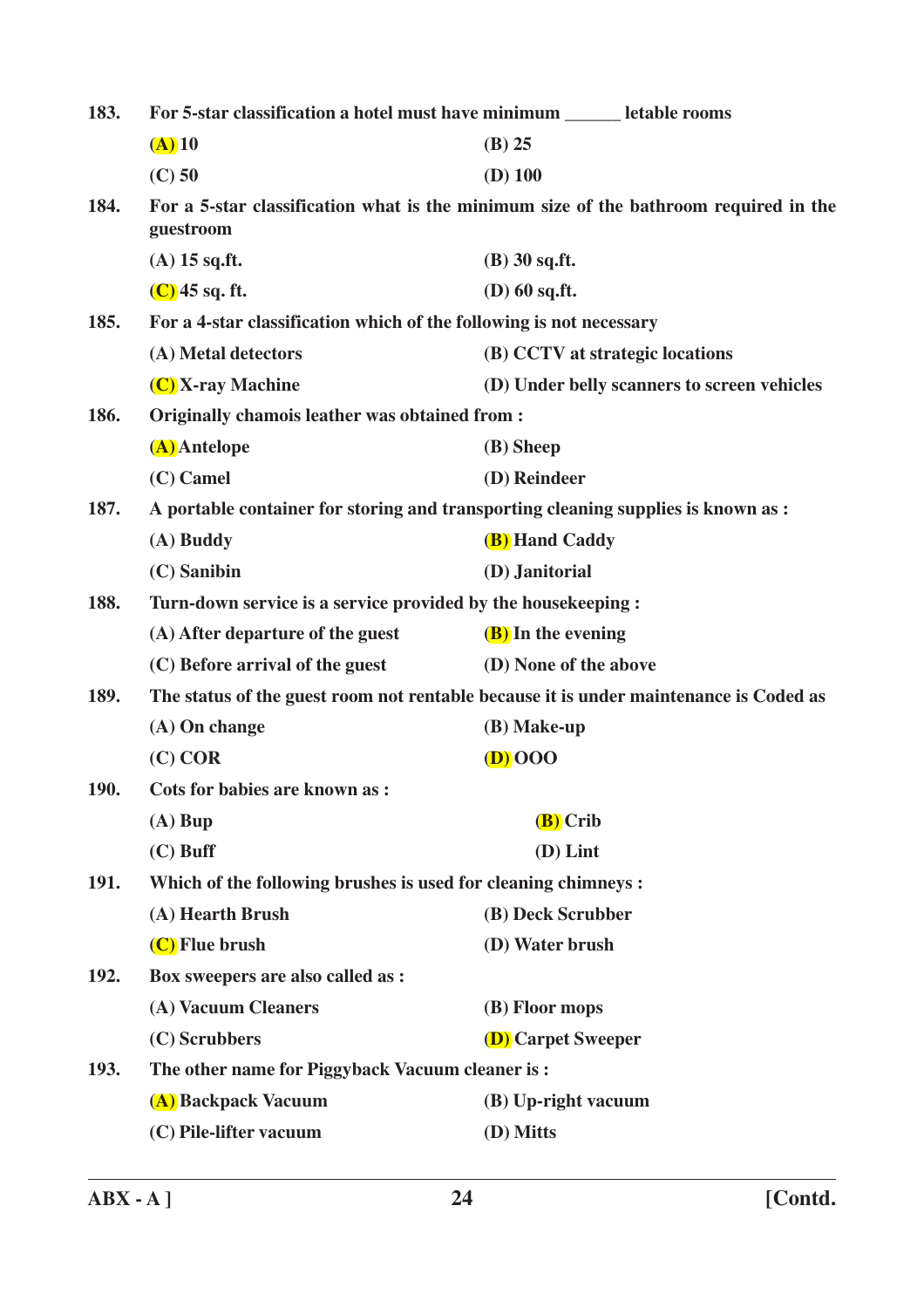| 194.        | Linen room is meant to keep which of the following items       |                                                                                           |
|-------------|----------------------------------------------------------------|-------------------------------------------------------------------------------------------|
|             | (A) Detergents                                                 | (B) Staff Uniforms                                                                        |
|             | (C) Cleaning equipment                                         | (D) Food for housekeeping staff                                                           |
| 195.        | Which one of the following is used for cleaning window panes : |                                                                                           |
|             | (A) Steel wool                                                 | (B) Methylated spirit                                                                     |
|             | (C) Vaseline                                                   | (D) Pumice                                                                                |
| <b>196.</b> | Standard size of a single mattress is :                        |                                                                                           |
|             | (A) 3' x 6'                                                    | $(B)$ 3' x 6'3"                                                                           |
|             | $(C)$ 3'3" x 6'                                                | (D) $3'3''$ x $6'3''$                                                                     |
| 197.        | "Dutch wife" is another name for thee following guest amenity: |                                                                                           |
|             | (A) Sewing Kit                                                 | (B) Shaving Kit                                                                           |
|             | (C) Ironing board                                              | (D) Grooming Kit                                                                          |
| <b>198.</b> | Chemically the tarnish of silver is:                           |                                                                                           |
|             | (A) Silver chloride                                            | <b>(B)</b> Silver sulphide                                                                |
|             | (C) Silver phosphate                                           | (D) Silver nitrate                                                                        |
| 199.        | Burnishing machine is used for the polishing of :              |                                                                                           |
|             | (A) Copper articles                                            | (B) Stainless Steel items                                                                 |
|             | (C) Silver articles                                            | (D) None of the above                                                                     |
| 200.        | In a hotel room "vanity unit" is generally located in the :    |                                                                                           |
|             | (A) Bathroom                                                   | (B) Wardrobe                                                                              |
|             | (C) Writing table                                              | (D) Dressing table                                                                        |
| 201.        | as:                                                            | A bed that is used as a divan in the day time & converts into a bed in the night is known |
|             | (A) Queen bed                                                  | <b>(B)</b> Studio Bed                                                                     |
|             | (C) Hollywood bed                                              | (D) Murphy bed                                                                            |
| 202.        | A calendar is best suited for ironing a:                       |                                                                                           |
|             | (A) Bedsheet                                                   | (B) Shirt                                                                                 |
|             | (C) Trouser                                                    | $(D)$ Tie                                                                                 |
| 203.        | Linen fabric is obtained from the following plant:             |                                                                                           |
|             | (A) Cotton                                                     | ( <b>B</b> ) Flax                                                                         |
|             | $(C)$ Jute                                                     | (D) Fennel                                                                                |
| 204.        | What does a care label on a fabric mean:                       |                                                                                           |
|             | (A) Do not iron                                                | (B) Do not bleach                                                                         |
|             | (C) Do not dry clean                                           | (D) Do not hand wash                                                                      |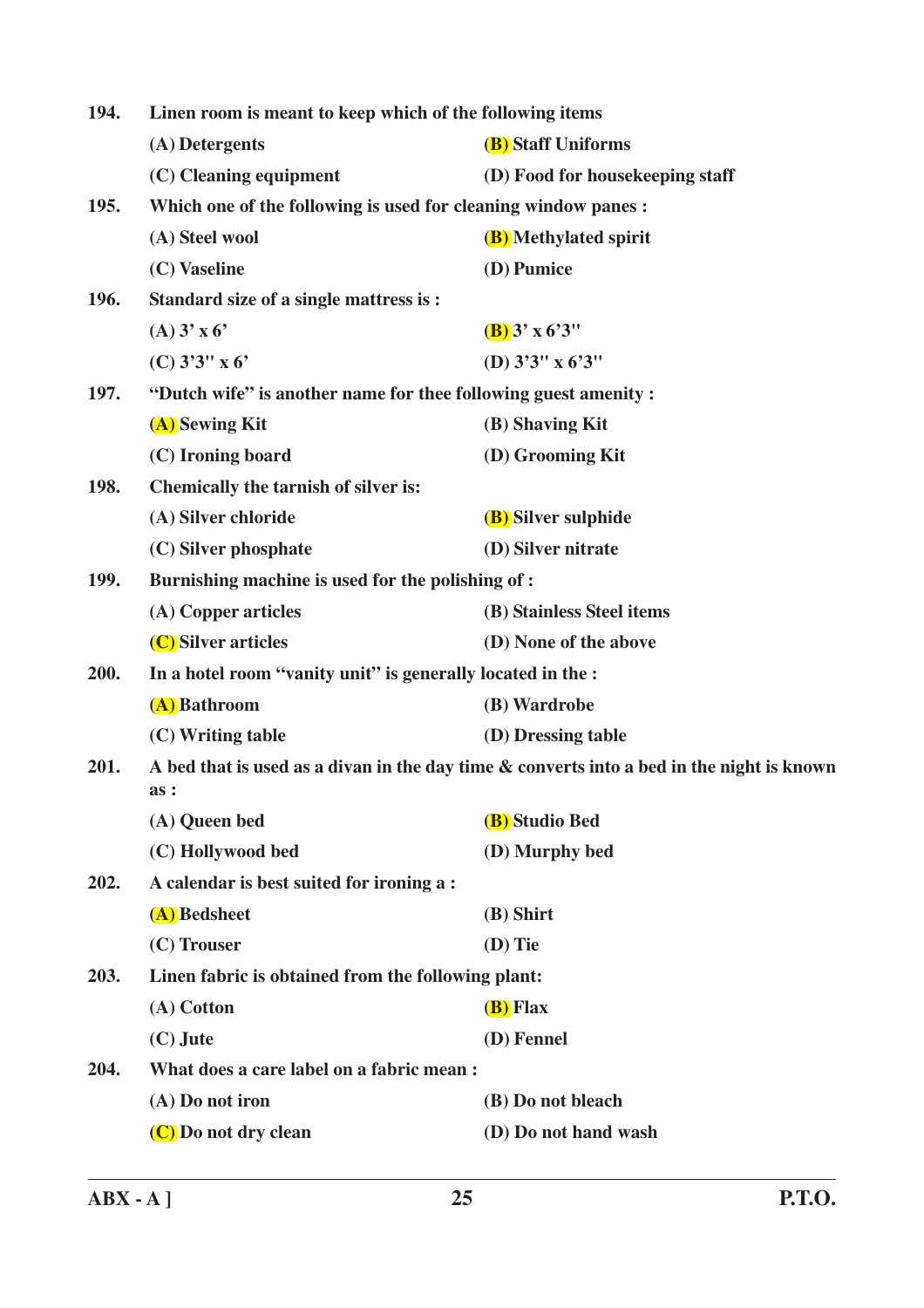| 205. | Which of the following keys open even double locks:                                                                             |                                                                                         |
|------|---------------------------------------------------------------------------------------------------------------------------------|-----------------------------------------------------------------------------------------|
|      | (A) Grandmaster key                                                                                                             | (B) Pass key                                                                            |
|      | (C) Guestroom key                                                                                                               | <b>(D)</b> Emergency key                                                                |
| 206. | guestroom                                                                                                                       | For 5-star classification, what should be the minimum thickness of mattress in the      |
|      | $(A)$ 8 cm.                                                                                                                     | $(B)$ 10 cm.                                                                            |
|      | $(C)$ 15 cm.                                                                                                                    | $(D)$ 20 cm.                                                                            |
| 207. | provided per person per day on complimentary basis                                                                              | In a 3-star hotel how many bottles of branded bottle water of minimum 500 ml. must be   |
|      | $(A)$ 1                                                                                                                         | $(B)$ 2                                                                                 |
|      | $(C)$ 3                                                                                                                         | $(D)$ 4                                                                                 |
| 208. | known as                                                                                                                        | Creatures that appear as pests (and require control) occasionally or intermittently are |
|      | (A) Continuous pest                                                                                                             | (B) Potential pests                                                                     |
|      | (C) Threshold pests                                                                                                             | <b>(D)</b> Sporadic pest                                                                |
| 209. | Polivit method of silver cleaning uses the following                                                                            |                                                                                         |
|      | (A) Aluminium                                                                                                                   | (B) Stainless steel                                                                     |
|      | $(C)$ Copper                                                                                                                    | (D) Toothpaste                                                                          |
| 210. | <b>Accounts is:</b>                                                                                                             |                                                                                         |
|      | (A) Science                                                                                                                     | $(B)$ Art                                                                               |
|      | (C) Both                                                                                                                        | (D) None of the above                                                                   |
| 211. | From accounting point of view, owner/s is not considered distinct from the business he/<br>them owns. This is true in case of : |                                                                                         |
|      | (A) Only proprietorship firm                                                                                                    |                                                                                         |
|      | (B) Only partnership firm                                                                                                       |                                                                                         |
|      | $(C)$ Company                                                                                                                   |                                                                                         |
|      | <b>(D)</b> Proprietorship firm as well as partnership firm                                                                      |                                                                                         |
| 212. | The committee which inspects the hotels for star classification is:                                                             |                                                                                         |
|      | (A) FHRAI                                                                                                                       | (B) HRACC                                                                               |
|      | (C) HRA                                                                                                                         | (D) IATO                                                                                |
| 213. | Which one of the following was widely used in the Roman architectural style:                                                    |                                                                                         |
|      | (A) Basilica                                                                                                                    | (B) Cella                                                                               |
|      | (C) Vaults                                                                                                                      | (D) Mosaic                                                                              |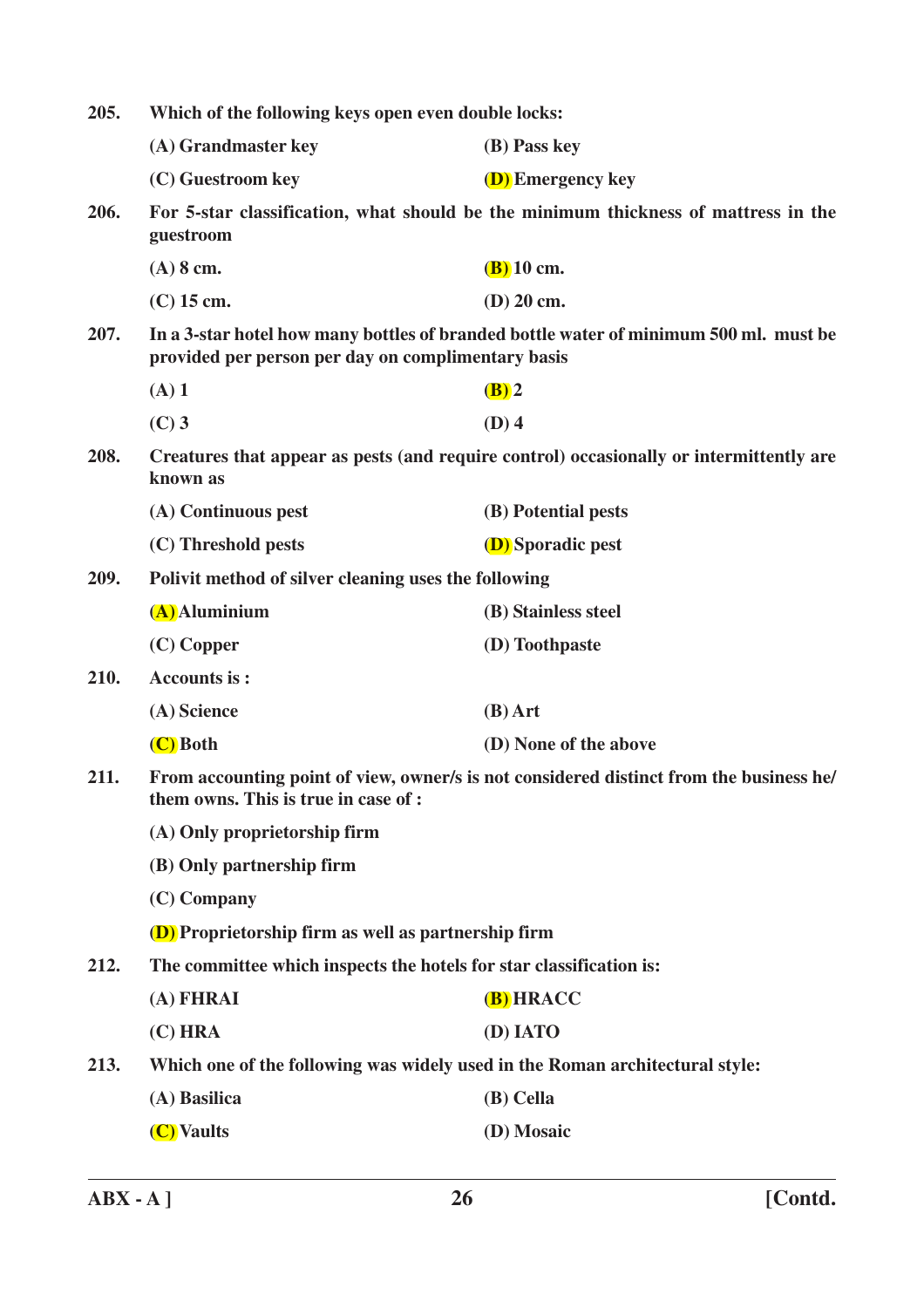| 214. | In which one of the following construction plans, the room units are constructed separately<br>& hoisted into the place with the help of the cranes |                                                                                           |
|------|-----------------------------------------------------------------------------------------------------------------------------------------------------|-------------------------------------------------------------------------------------------|
|      | (A) Modular                                                                                                                                         | (B) Slip forming                                                                          |
|      | $(C)$ Arch design                                                                                                                                   | (D) Cylinder-like                                                                         |
| 215. | Underground parking is the following type of parking:                                                                                               |                                                                                           |
|      | $(A)$ On-grade                                                                                                                                      | (B) Above-grade                                                                           |
|      | (C) Below-grade                                                                                                                                     | (D) None of the above                                                                     |
| 216. | Minimum width of parking space for standard automobile is:                                                                                          |                                                                                           |
|      | $(A)$ 5 feet                                                                                                                                        | $(B)$ 9 feet                                                                              |
|      | $(C)$ 15 feet                                                                                                                                       | $(D)$ 17 feet                                                                             |
| 217. | Protected ramps for parking area should not have slopes exceeding                                                                                   |                                                                                           |
|      | $(A)$ 8 % gradient                                                                                                                                  | $(B)$ 12.5 % gradient                                                                     |
|      | $(C)$ 16.5 % gradient                                                                                                                               | (D) 20 $%$ gradient                                                                       |
| 218. | building is 10000 sq. ft., the FAR will be:                                                                                                         | If total covered area of all floors of the building is 20000 sq. ft. and plot area of the |
|      | $(A)$ 2                                                                                                                                             | $(B)$ 0.5                                                                                 |
|      | $(C)$ 4                                                                                                                                             | $(D)$ 20                                                                                  |
| 219. | space acts as an aisle:                                                                                                                             | In which shape of the kitchen the sides of passages may be utilised while the central     |
|      | (A) Rectangular                                                                                                                                     | $(B)$ L-shaped                                                                            |
|      | (C) Parallel                                                                                                                                        | $(D)$ U-shape                                                                             |
| 220. | Kitchens should be fitted with which traps on all drainage inlets to prevent backflow or<br>blockage                                                |                                                                                           |
|      | (A) Grease trap                                                                                                                                     | $(B)$ S-trap                                                                              |
|      | $(C)$ P-trap                                                                                                                                        | (D) None of the above                                                                     |
| 221. | Hoods, open to all four sides are known as                                                                                                          |                                                                                           |
|      | (A) Wall hoods                                                                                                                                      | (B) Island hoods                                                                          |
|      | (C) Corner hoods                                                                                                                                    | (D) None of the above                                                                     |
| 222. | Standard height of work tables in kitchen is                                                                                                        |                                                                                           |
|      | $(A)$ 20 inches                                                                                                                                     | $(B)$ 26 inches                                                                           |
|      | $(C)$ 34 inches                                                                                                                                     | $(D)$ 40 inches                                                                           |
| 223. | Store for storing alcoholic beverages is known as                                                                                                   |                                                                                           |
|      | (A) Frozen store                                                                                                                                    | (B) Cellar                                                                                |
|      | (C) Linen store                                                                                                                                     | (D) Dry store                                                                             |
|      |                                                                                                                                                     |                                                                                           |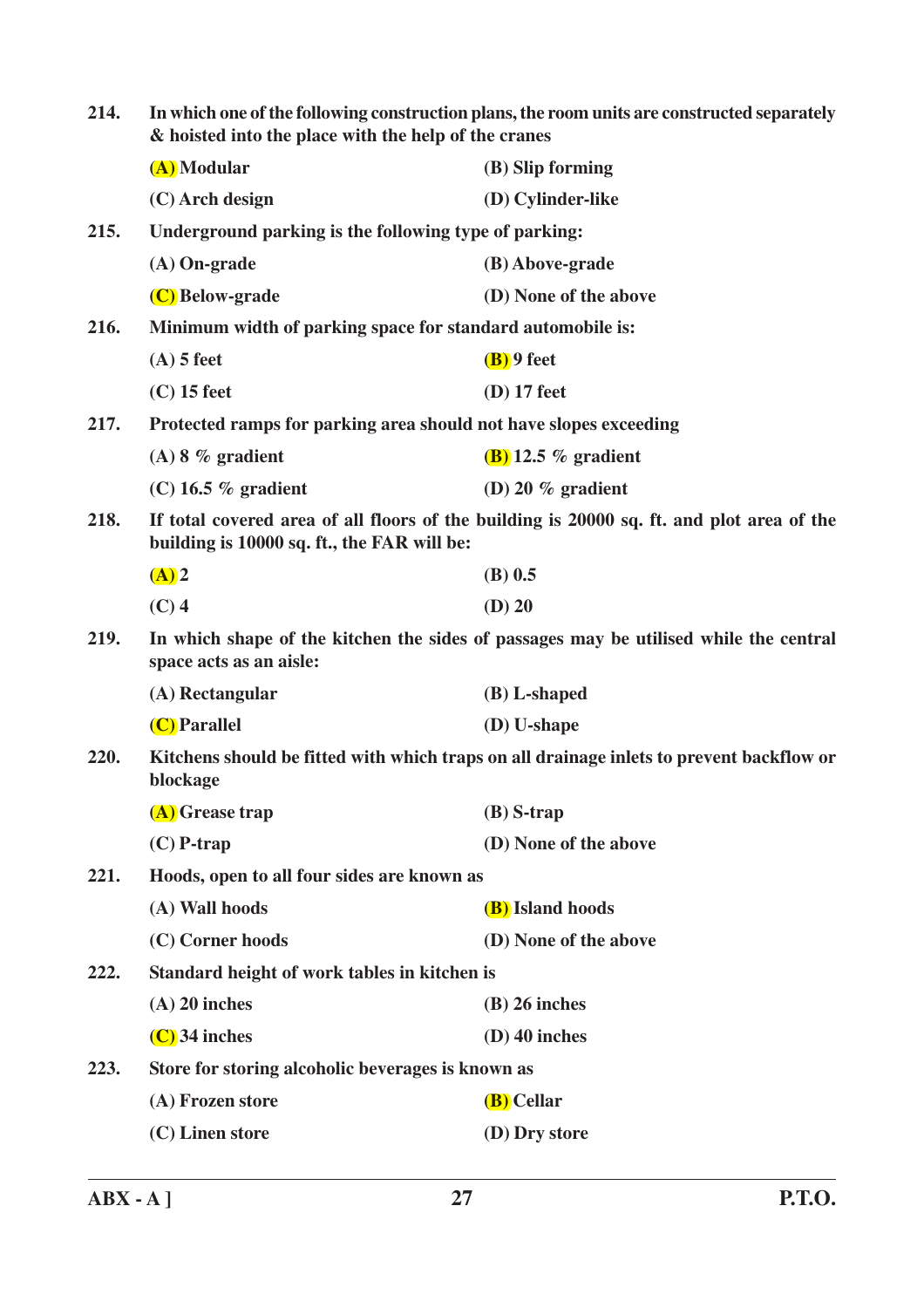| 224. | Standard height of a restaurant table is                                                                                                            |                                                                                           |  |
|------|-----------------------------------------------------------------------------------------------------------------------------------------------------|-------------------------------------------------------------------------------------------|--|
|      | $(A)$ 20 inches                                                                                                                                     | $(B)$ 25 inches                                                                           |  |
|      | $(C)$ 30 inches                                                                                                                                     | $(D)$ 35 inches                                                                           |  |
| 225. | bathroom) is                                                                                                                                        | For 3-star classification the minimum size of the bedroom for double occupancy (excluding |  |
|      | $(A)$ 100 sq. ft.                                                                                                                                   | $(B)$ 130 sq.ft.                                                                          |  |
|      | $(C)$ 150 sq. ft.                                                                                                                                   | $(D)$ 180 sq.ft.                                                                          |  |
| 226. | guests                                                                                                                                              | In a classified hotel which one is not necessary in the room for the differently abled    |  |
|      | (A) Low height curtains                                                                                                                             | (B) Low peep hole                                                                         |  |
|      | (C) Low height furniture                                                                                                                            | (D) Low height cloth hangers                                                              |  |
| 227. | at least                                                                                                                                            | A star classified hotel must get the medical check-ups of the food production staff done  |  |
|      | (A) Once in 3 months                                                                                                                                | (B) Once in 6 months                                                                      |  |
|      | $(C)$ Once a year                                                                                                                                   | (D) Once in 2 years                                                                       |  |
| 228. | For star classification, a Sewage Treatment Plant is not mandatory for hotels which have<br>obtained completion certificate for construction before |                                                                                           |  |
|      | $(A)$ 1.4.1990                                                                                                                                      | $(B)$ 1.4.2000                                                                            |  |
|      | $(C)$ 1.4.2012                                                                                                                                      | $(D)$ 1.4.2015                                                                            |  |
| 229. | "Reactive" maintenance is related to                                                                                                                |                                                                                           |  |
|      | (A) Routine maintenance                                                                                                                             | <b>(B)</b> Emergency maintenance                                                          |  |
|      | (C) Corrective maintenance                                                                                                                          | (D) Scheduled maintenance                                                                 |  |
| 230. | Efficiency of a machine is calculated as                                                                                                            |                                                                                           |  |
|      | (A) Input / Output                                                                                                                                  | (B) Output / Input                                                                        |  |
|      | $(C)$ Input – Output                                                                                                                                | (D) Output – Input                                                                        |  |
| 231. | $\mathbf{to}$ :                                                                                                                                     | Generally, the complaints regarding the equipment in hotel guest rooms are informed       |  |
|      | (A) Kitchen                                                                                                                                         | (B) Accounts                                                                              |  |
|      | (C) House-keeping                                                                                                                                   | (D) Personnel Dept.                                                                       |  |
| 232. | Which of the following types of fuses can be repaired                                                                                               |                                                                                           |  |
|      | $(A)$ Kit-kat                                                                                                                                       | (B) Cartridge fuse                                                                        |  |
|      | (C) H.R.C fuse                                                                                                                                      | (D) None of the above                                                                     |  |
| 233. | Which of the following lamps is not used for lighting purpose                                                                                       |                                                                                           |  |
|      | (A) Metal filament lamp                                                                                                                             | (B) Sodium vapour lamp                                                                    |  |
|      | (C) Mercury vapour lamp                                                                                                                             | (D) Carbon filament lamp                                                                  |  |
|      |                                                                                                                                                     |                                                                                           |  |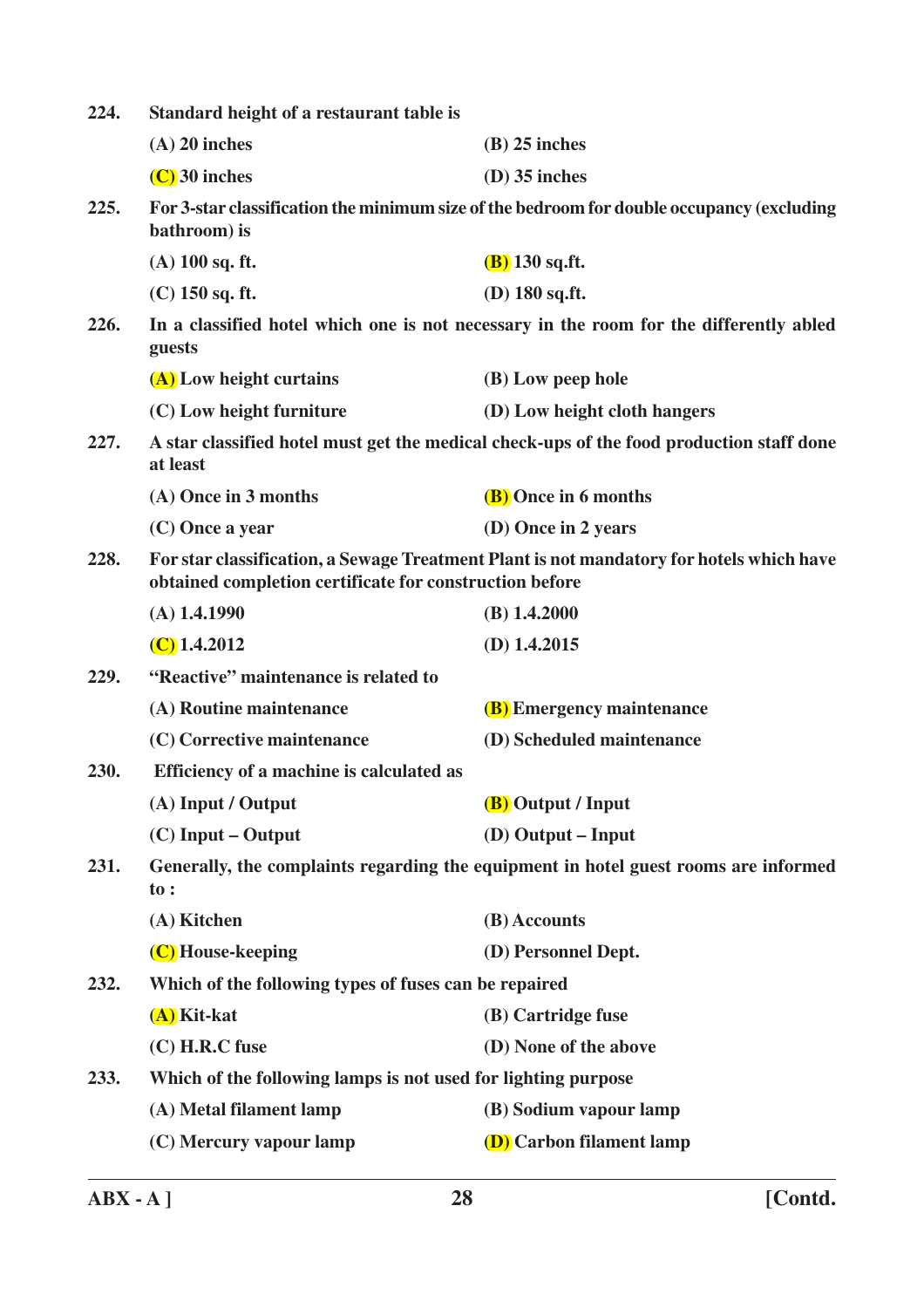**234. "Circular plate with holes", used to connect two long pipes of the same size is known as (A) Union (B) Adaptor (C) Flange (D) Tee 235. Ideal pH of potable water is (A) 5 (B) 6 (C) 7 (D) 9 236. In which of the following components does the refrigerant absorbs heat from the object to be cooled (A) Evaporator (B) Compressor (C) Condenser (D) Expansion valve 237. Water is given UV treatment to (A) Remove odour (B) Kill germs (C) Remove hardness (D) Improve taste 238. Foam type fire extinguishers cannot be used for the following type of fire (A) Electrical fire (B) Fire from petrol (C) Cloth fire (D) Fire from plastic 239. Which of the following is not a common type of fire extinguisher (A) CO2 based (B) Foam based (C) Hydrogen based (D) Water based 240. Temporary hardness of water is caused by (A) Sulphates of calcium & magnesium (B) Chlorides of calcium & magnesium (C) Phosphates of calcium & magnesium (D) Bicarbonates of calcium & magnesium 241. Which of the following is not part of the basic framework for analysing Organisational Behaviour issues (A) The process of management (B) Organisational context (C) Gender and ethnic differences (D) Behaviour of people 242. The four main dimensions which influence behaviour in work organisations are (A) Individual, organisation, group, gender (B) Individual, group, organisation, environment (C) Group, environment, organisation, gender**

**(D) Environment, group, individual, gender**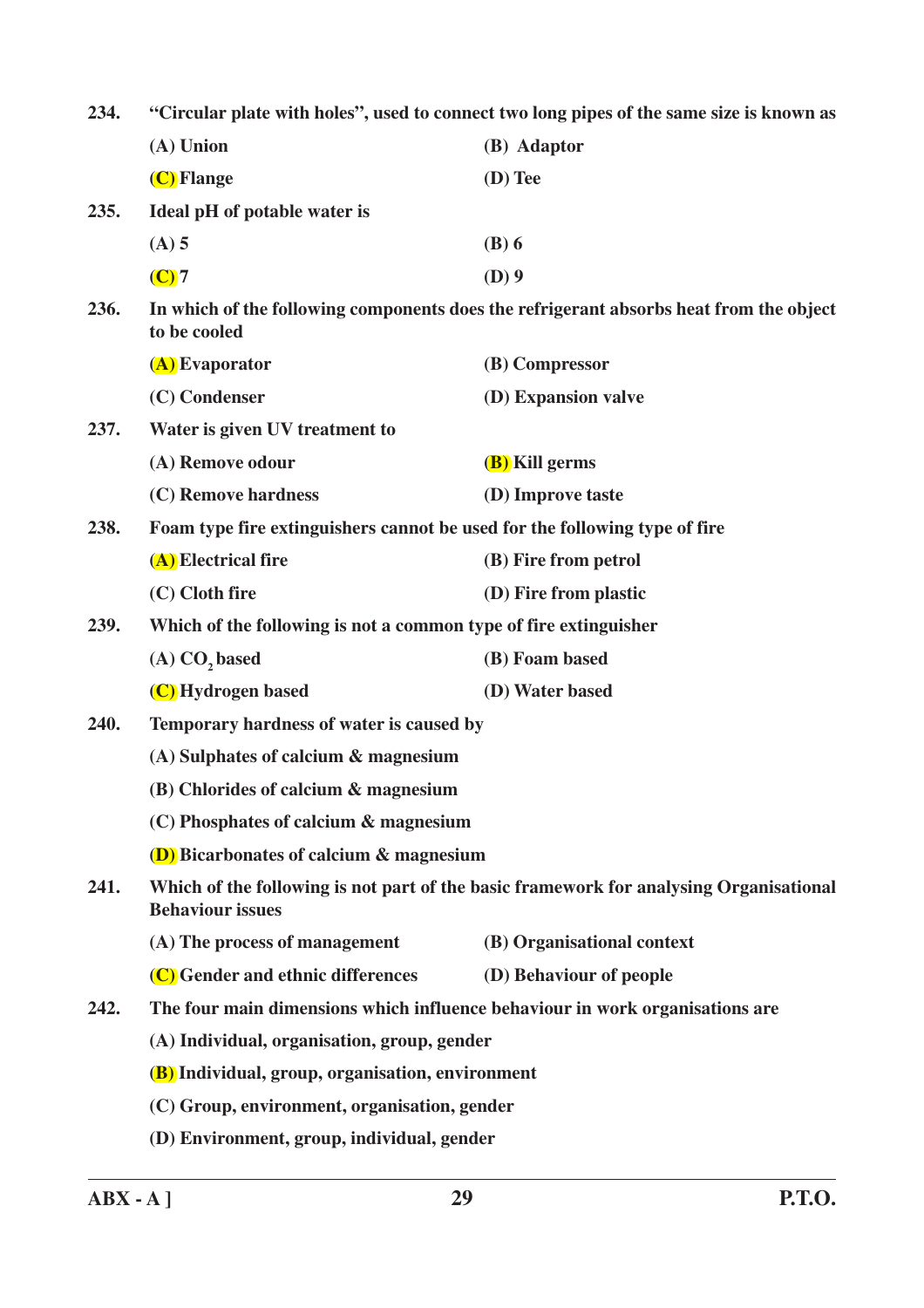| 243. |  |  |  | Which of the following is not an influence on behaviour in work organisations |
|------|--|--|--|-------------------------------------------------------------------------------|
|      |  |  |  |                                                                               |

- 
- **(A) The individual (B) The environment**
- **(C) The group (D) The building**
- **244. The psychological contract is**
	- **(A) The match between individual and organisational expectations**
	- **(B) The changing relationship between staff & manager**
	- **(C) The basis for performance management**
	- **(D) A set of moral and ethical code for employee behaviour**
- **245. The "Peter Principle" states that, in a hierarchy every employee**
	- **(A) Tends to rise to their natural level of competence**
	- **(B) Tends to rise to their natural level of incompetence**
	- **(C) Tends to challenge the views of their senior managers**
	- **(D) Tends to seek promotion**
- **246. Which of the following is a major feature of "Parkinson's Law"**
	- **(A) Work expands so as to fill the time available for its completion**
	- **(B) Officials make work for each other**
	- **(C) The contingency theory**
	- **(D) A continual process of balancing**
- **247. Total Quality Management focuses on**
- **(A) Employee (B) Customer (C) Both (A) and (B) (D) None of the above 248. The process mapping is a \_\_\_\_\_\_\_\_\_\_\_\_\_\_\_\_ diagram (A) Data flow (B) Work flow (C) Circular (D) Audit 249. Control chart is a (A) Process monitoring tool (B) Process control tool (C) Both (A) and (B) (D) None of the above 250. What does CMM stand for (A) Capability maturity model (B) Capability monitoring model (C) Capability measuring model (D) Capability matching model 251. Which is not a milk based dessert? (A) Lyangcha (B) Palathalikalu**
	- **(C) Minidana (D) Basundi**
		-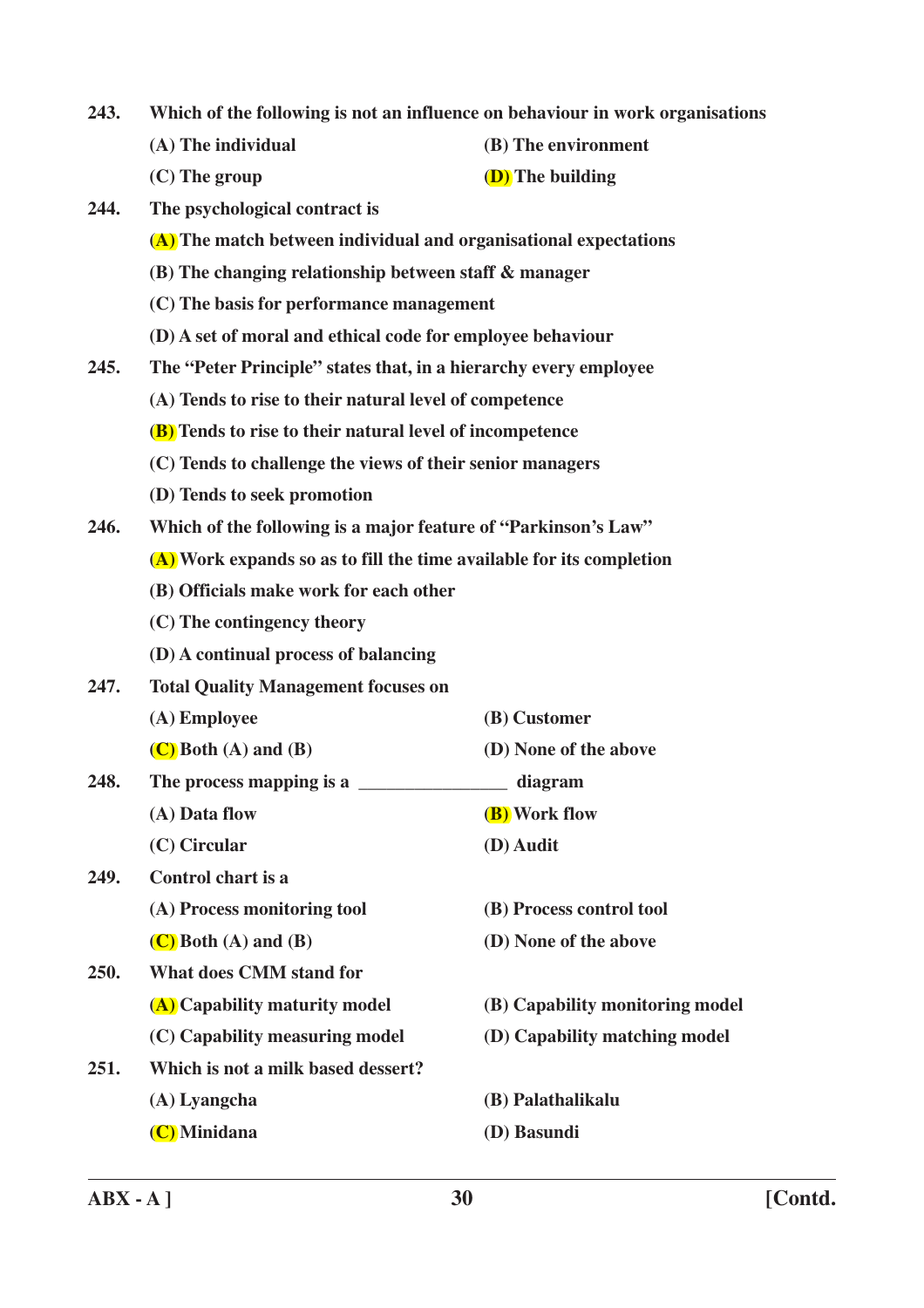| 252. | What is weeping of jelly called?                                                                                                                                       |                                                                                      |  |  |  |
|------|------------------------------------------------------------------------------------------------------------------------------------------------------------------------|--------------------------------------------------------------------------------------|--|--|--|
|      | (A) Emulsification                                                                                                                                                     | (B) Suspensoid                                                                       |  |  |  |
|      | (C) Dispersion                                                                                                                                                         | <b>(D)</b> Syneresis                                                                 |  |  |  |
| 253. | Kwashiorkar is the most common and widespread nutritional disorder in developing<br>countries. It is a form of malnutrition caused by not getting enough in your diet. |                                                                                      |  |  |  |
|      | (A) Minerals                                                                                                                                                           | (B) Carbohydrates                                                                    |  |  |  |
|      | (C) Vitamins                                                                                                                                                           | (D) Protein                                                                          |  |  |  |
| 254. | contains is:                                                                                                                                                           | The amount of nutrients a food contains in relationship to the number of calories it |  |  |  |
|      | (A) Nutrient density                                                                                                                                                   | (B) Caloric density                                                                  |  |  |  |
|      | (C) Proportionality                                                                                                                                                    | (D) None of the above                                                                |  |  |  |
| 255. |                                                                                                                                                                        | In which star category is swimming pool necessary classification guideline?          |  |  |  |
|      | $(A)$ 2 star                                                                                                                                                           | $(B)$ 3 star                                                                         |  |  |  |
|      | $(C)$ 4 star                                                                                                                                                           | $(D)$ 5 star                                                                         |  |  |  |
| 256. | Whish star category requires at least 01 differently-abled room?                                                                                                       |                                                                                      |  |  |  |
|      | $(A)$ 1, 2, 3, 4, 5 star                                                                                                                                               | $(B)$ 3, 4, 5 star                                                                   |  |  |  |
|      | $(C)$ 4,5 star                                                                                                                                                         | $(D)$ 5 star                                                                         |  |  |  |
| 257. | What is the rest course in the French classical Menu?                                                                                                                  |                                                                                      |  |  |  |
|      | (A) Hors deuvres                                                                                                                                                       | (B) Sorbet                                                                           |  |  |  |
|      | (C) Poisson                                                                                                                                                            | (D) Beverages                                                                        |  |  |  |
| 258. | What is silver service also known as?                                                                                                                                  |                                                                                      |  |  |  |
|      | (A) English                                                                                                                                                            | (B) American                                                                         |  |  |  |
|      | (C) Russian                                                                                                                                                            | (D) French                                                                           |  |  |  |
| 259. | What is the ideal size of a cover in a restaurant?                                                                                                                     |                                                                                      |  |  |  |
|      | $(A)$ 12" x 24"                                                                                                                                                        | $(B)$ 18" x 24"                                                                      |  |  |  |
|      | $(C)$ 20" x 24"                                                                                                                                                        | (D) 24" x 24"                                                                        |  |  |  |
| 260. | Who is maitre d'hotel?                                                                                                                                                 |                                                                                      |  |  |  |
|      | (A) Head waiter                                                                                                                                                        | (B) Waiter                                                                           |  |  |  |
|      | $(C)$ Apprentice                                                                                                                                                       | (D) Manager                                                                          |  |  |  |
| 261. | Which of the following is not a barbecue equipment?                                                                                                                    |                                                                                      |  |  |  |
|      | $(A)$ Grills                                                                                                                                                           | (B) Rotisserie                                                                       |  |  |  |
|      | (C) Tandoor                                                                                                                                                            | <b>(D)</b> Crackers                                                                  |  |  |  |
| 262. | What is the oldest form of hospitality establishments?                                                                                                                 |                                                                                      |  |  |  |
|      | (A) Motels                                                                                                                                                             | (B) Budget hotels                                                                    |  |  |  |
|      | $(C)$ Inns                                                                                                                                                             | (D) Star hotels                                                                      |  |  |  |
|      |                                                                                                                                                                        |                                                                                      |  |  |  |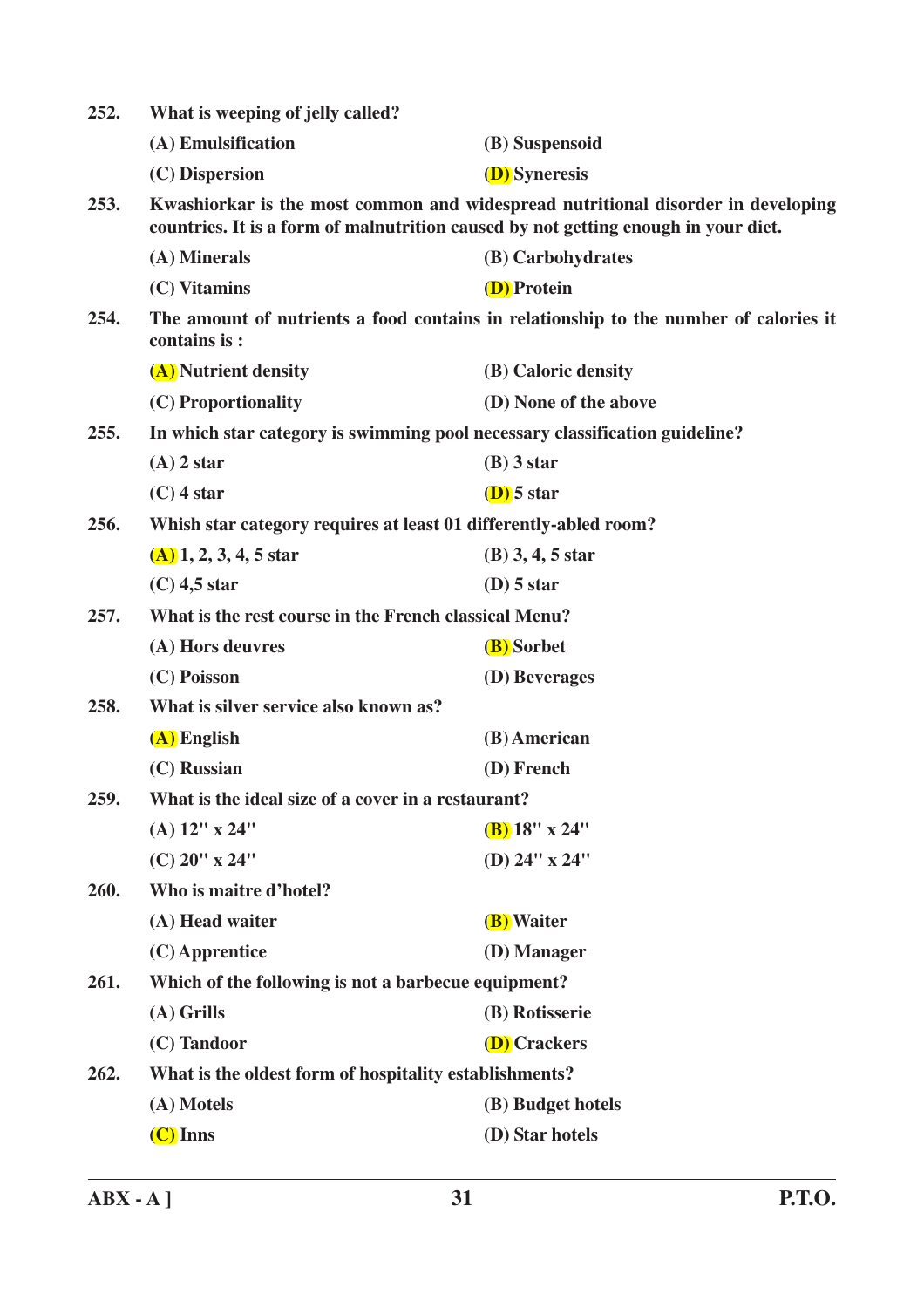**263. What is EPNS? (A) Electro plated nickel silver (B) Electro popular nickel silver (C) Entry permit no Spumante (D) Enter pre natal syndrome 264. What is the store process receiving without showing the ordered quantity called? (A) Cash and carry (B) Invoice (C) Blind receiving (D) Delivery note 265. What is KOT in restaurant? (A) Kitchen Order Ticket (B) Keep Out Tool (C) Key Operational Temperature (D) Kitchen Out Time 266. A fixed number of menus rotating at a given fixed time period called? (A) Table d'hote menu (B) Carte du jour (C) Cyclic menu (D) A'la carte menu 267. What is the refrigerant widely used in domestic refrigerator? (A) Ammonia (B) Sulphur di oxide (C) Carbon di oxide (D) R-12 268. An extinguisher with an ABC rating is designed for use on which type of fire? (A) Class A (B) Class B (C) Class C (D) All of above 269. ISO 9000 relates to (A) Customer satisfaction (B) Employee satisfaction (C) Skill development (D) Environmental issues 270. What is a mixture of egg white and sugar beaten stiffy? (A) Tempering (B) Ribbon stage (C) Meringue (D) Liaison 271. Which one is a reducing sugar? (A) Disaccharides (B) Polysaccharides (C) Oligosaccharides (D) Monosaccharide 272. What is formed when acid reacts with alcohol? (A) Ester (B) Thymol (C) Diacetal (D) Citral 273. What are planning, organizing, directing and controlling together? (A) Functions of management (B) Goals of management (C) Results of management (D) All the above**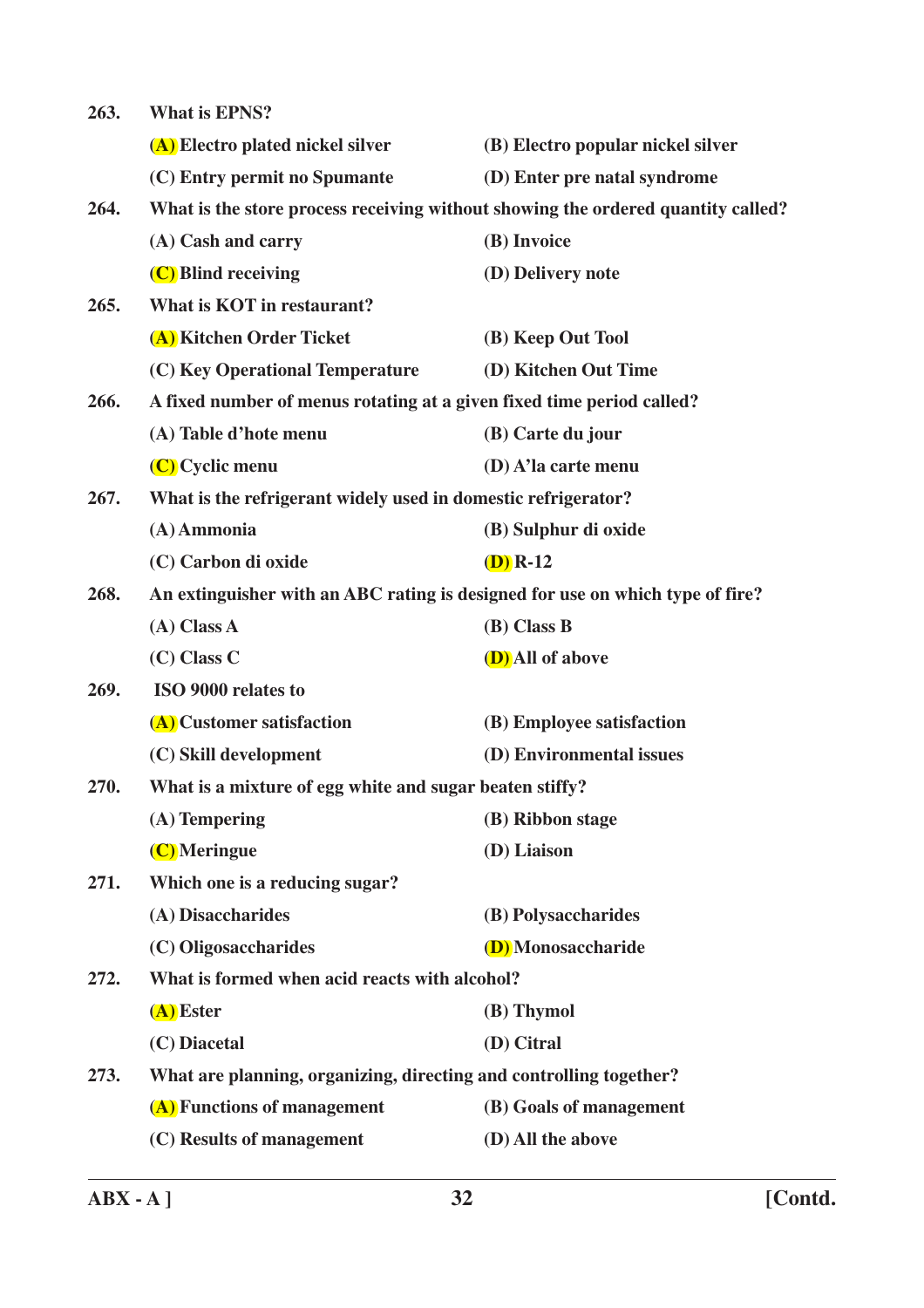| 274. | Who is the first point of contact in a hotel?                                                                      |                                                                                             |  |  |  |
|------|--------------------------------------------------------------------------------------------------------------------|---------------------------------------------------------------------------------------------|--|--|--|
|      | (A) Doorman                                                                                                        | (B) Bell boy                                                                                |  |  |  |
|      | (C) Front office clerk                                                                                             | (D) Guest relation executive                                                                |  |  |  |
| 275. | <b>What does FSSAI stands for?</b>                                                                                 |                                                                                             |  |  |  |
|      | (A) Food Safety and Standards Authority of India                                                                   |                                                                                             |  |  |  |
|      | (B) Food Safety Satisfy All India                                                                                  |                                                                                             |  |  |  |
|      | (C) Food Safely Storage Authority of India                                                                         |                                                                                             |  |  |  |
|      | (D) Food Storage Standards Authority of India                                                                      |                                                                                             |  |  |  |
| 276. | The concierge is under which department?                                                                           |                                                                                             |  |  |  |
|      | (A) Security                                                                                                       | (B) Front office                                                                            |  |  |  |
|      | $(C)$ Accounting                                                                                                   | <b>(D)</b> Rooms division                                                                   |  |  |  |
| 277. | Name the small oblong dish used to serve 'hors d'oeuvre a la Francaise?                                            |                                                                                             |  |  |  |
|      | $(A)$ Boat                                                                                                         | (B) Lyonnaise                                                                               |  |  |  |
|      | (C) Raviers                                                                                                        | (D) Serviette                                                                               |  |  |  |
| 278. | A duplex room is a room with which of the following?                                                               |                                                                                             |  |  |  |
|      | (A) Pent house                                                                                                     | <b>(B)</b> Two storey rooms connected with stairs                                           |  |  |  |
|      | (C) Room near swimming pool                                                                                        | (D) Handicap room                                                                           |  |  |  |
| 279. | What is the menu that can be individually ordered and priced?                                                      |                                                                                             |  |  |  |
|      | $(A)$ A'la carte                                                                                                   | (B) Table d'hote                                                                            |  |  |  |
|      | (C) Counter service                                                                                                | (D) None of the above                                                                       |  |  |  |
| 280. | <b>What does SOP stand for?</b>                                                                                    |                                                                                             |  |  |  |
|      | (A) Storage operating policy                                                                                       | (B) Standard operating practices                                                            |  |  |  |
|      | (C) Special opening procedures                                                                                     | <b>(D)</b> Standard operating procedures                                                    |  |  |  |
| 281. | What is the portion size per customer for desserts?                                                                |                                                                                             |  |  |  |
|      | $(A)$ 60-80 gms                                                                                                    | $(B)$ 80-100 gms                                                                            |  |  |  |
|      | $(C)$ 100-120 gms                                                                                                  | (D) $120-150$ gms                                                                           |  |  |  |
| 282. | A tool by which the room availability position can be known against the requested period<br>of a particular month. |                                                                                             |  |  |  |
|      | (A) Daily reservation chart                                                                                        | (B) Density Control Chart                                                                   |  |  |  |
|      | (C) Room reservation form                                                                                          | (D) Room availability report                                                                |  |  |  |
| 283. | directs the light upward is called                                                                                 | A floor lamp for indirect lighting having its source of light within a reflecting bowl that |  |  |  |
|      | (A) Torchiere                                                                                                      | (B) Soffit                                                                                  |  |  |  |
|      | (C) Cove                                                                                                           | (D) Pendant lamp                                                                            |  |  |  |
|      |                                                                                                                    |                                                                                             |  |  |  |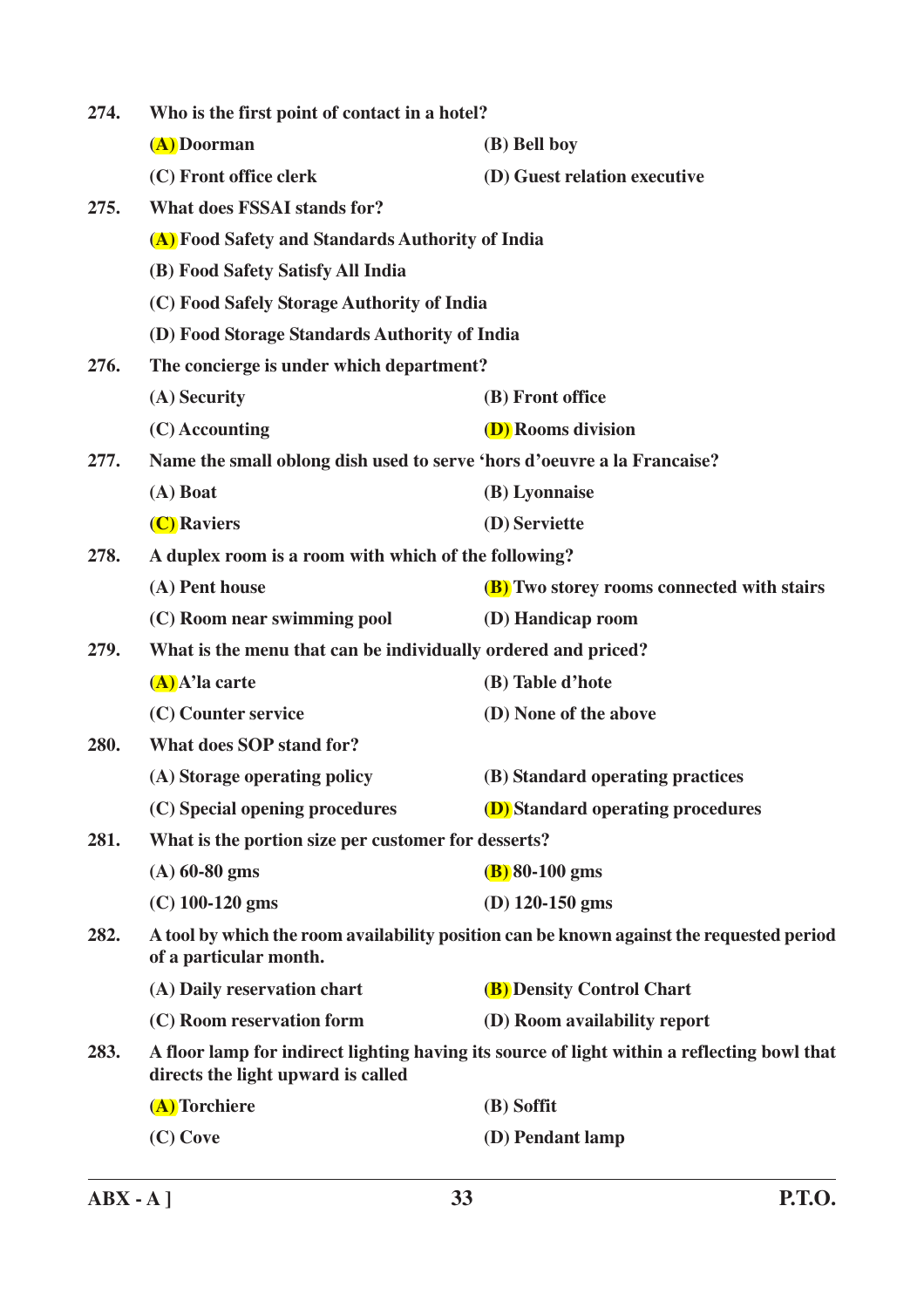| 284. | Which of the following extinguisher types will not have a guage?      |                                              |  |  |  |
|------|-----------------------------------------------------------------------|----------------------------------------------|--|--|--|
|      | (A) Halon extinguisher                                                |                                              |  |  |  |
|      | <b>(B)</b> Carbon Dioxide                                             |                                              |  |  |  |
|      | (C) Multipurpose dry chemical extinguisher                            |                                              |  |  |  |
|      | (D) All the extinguishers listed are provided with guage              |                                              |  |  |  |
| 285. | Cash book prepared on imprest system is                               |                                              |  |  |  |
|      | (A) Two column cash book                                              | (B) Cash Book                                |  |  |  |
|      | (C) Petty cash book                                                   | (D) Purchase book                            |  |  |  |
| 286. | Any written document in support of a business transaction is called a |                                              |  |  |  |
|      | (A) Voucher                                                           | $(B)$ Bill                                   |  |  |  |
|      | (C) Carbon copy                                                       | (D) Expense bill                             |  |  |  |
| 287. | In finance 'working capital' means the same thing as                  |                                              |  |  |  |
|      | (A) Total assets                                                      | (B) Fixed assets                             |  |  |  |
|      | (C) Current assets                                                    | (D) Current assets minus current liabilities |  |  |  |
| 288. | What is pounded wheat cooked with meat?                               |                                              |  |  |  |
|      | (A) Haleem                                                            | (B) Brownie                                  |  |  |  |
|      | $(C)$ Lapsi                                                           | $(D)$ Appam                                  |  |  |  |
| 289. | The caloriegenic effect of food is also known as                      |                                              |  |  |  |
|      | (A) Steaming                                                          | <b>(B)</b> Sprouting                         |  |  |  |
|      | (C) Thermo genesis                                                    | (D) Malnutrition                             |  |  |  |
| 290. | Milk is an example of the following                                   |                                              |  |  |  |
|      | (A) w/o emulsion                                                      | (B) Semi permanent emulsion                  |  |  |  |
|      | (C) Permanent emulsion                                                | (D) o/w emulsion                             |  |  |  |
| 291. | Which of the following helps in haemoglobin synthesis?                |                                              |  |  |  |
|      | (A) Chlorine                                                          | (B) Copper                                   |  |  |  |
|      | $(C)$ Sulphur                                                         | $(D)$ Zinc                                   |  |  |  |
| 292. | Which of the following is a Class I Preservative?                     |                                              |  |  |  |
|      | (A) Smoke                                                             | (B) Sulphurous acid and salts                |  |  |  |
|      | (C) Nitrates                                                          | (D) Propionic acid and salts                 |  |  |  |
| 293. | What makes oil pourable at refrigeration temperatures?                |                                              |  |  |  |
|      | (A) Degumming                                                         | (B) Hydrogenation                            |  |  |  |
|      | (C) Winterization                                                     | (D) Plasticity                               |  |  |  |
|      |                                                                       |                                              |  |  |  |